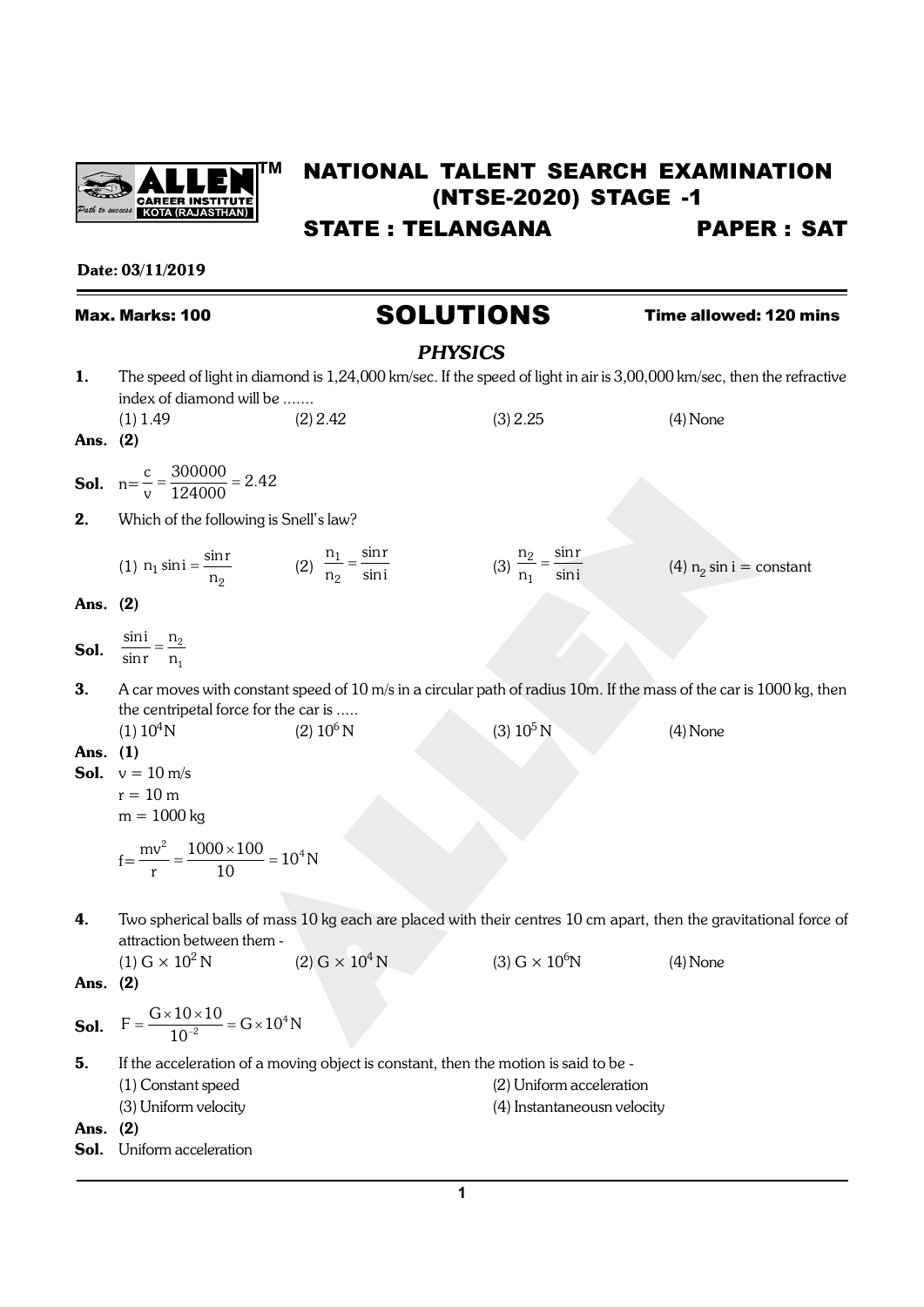| 6.          | Which of the following converts Mechanical energy into Electrical energy? |                                                                                                                   |                          |            |  |  |
|-------------|---------------------------------------------------------------------------|-------------------------------------------------------------------------------------------------------------------|--------------------------|------------|--|--|
|             | $(1)$ Motor                                                               | (2) Battery                                                                                                       | (3) Generator            | (4) Switch |  |  |
| Ans.        | (3)                                                                       |                                                                                                                   |                          |            |  |  |
| Sol.        |                                                                           | Generator converts mechanical energy into electrical energy.                                                      |                          |            |  |  |
| 7.          | Symbol for resistance                                                     |                                                                                                                   |                          |            |  |  |
|             |                                                                           |                                                                                                                   |                          |            |  |  |
|             | wwww-<br>(1)                                                              | $(2) \longrightarrow F$                                                                                           | $(3)$ --- WWWW---        | (4)        |  |  |
| Ans.        | (3)                                                                       |                                                                                                                   |                          |            |  |  |
| Sol.        | Option 3 is symbol of resistance.                                         |                                                                                                                   |                          |            |  |  |
| 8.          |                                                                           | If the bulb have 100 W and 220 V, then the resistance of the bulb is                                              |                          |            |  |  |
|             | $(1) 284 \Omega$                                                          | $(2)$ 384 $\Omega$                                                                                                | $(3)$ 484 $\Omega$       | $(4)$ None |  |  |
| Ans. $(3)$  |                                                                           |                                                                                                                   |                          |            |  |  |
|             |                                                                           |                                                                                                                   |                          |            |  |  |
|             | <b>Sol.</b> $R = \frac{V^2}{P} = \frac{220 \times 220}{100} = 484\Omega$  |                                                                                                                   |                          |            |  |  |
|             |                                                                           |                                                                                                                   |                          |            |  |  |
| 9.          | If the focal length is $+ve$ , then the lens is                           |                                                                                                                   |                          |            |  |  |
|             | $(1)$ Concave                                                             | $(2)$ Convex                                                                                                      | $(3)$ Plane              | $(4)$ None |  |  |
| Ans.        | (2)                                                                       |                                                                                                                   |                          |            |  |  |
| Sol.        | Convex lens has positive focal length.                                    |                                                                                                                   |                          |            |  |  |
| 10.         |                                                                           | Size of image formed by a convex mirror is always                                                                 |                          |            |  |  |
|             | (2) diminished<br>$(1)$ enlarged                                          |                                                                                                                   |                          |            |  |  |
|             | (3) equal to the size of the object                                       |                                                                                                                   | $(4)$ None               |            |  |  |
| Ans.        | (2)                                                                       |                                                                                                                   |                          |            |  |  |
| Sol.        | Convex mirror forms diminished image.                                     |                                                                                                                   |                          |            |  |  |
| 11.         |                                                                           | The energy possessed by a body by virtue of its motion is called                                                  |                          |            |  |  |
|             | (1) Potential energy                                                      | (2) Kinetic energy                                                                                                | (3) Gravitational energy | $(4)$ None |  |  |
| Ans.        | (2)                                                                       |                                                                                                                   |                          |            |  |  |
| Sol.<br>12. | S.I. unit of work                                                         | Kinetic energy is the energy possessed by a body by virtue of its motion.                                         |                          |            |  |  |
|             | $(1) N-m$                                                                 | $(2)$ Kg-m                                                                                                        | (3) N/m                  | $(4) N-m2$ |  |  |
| Ans. $(1)$  |                                                                           |                                                                                                                   |                          |            |  |  |
| Sol.        | Unit of work is N-m.                                                      |                                                                                                                   |                          |            |  |  |
| 13.         |                                                                           | A boy pushes a book kept on a table by applying a force of 4.5 N. Find the work done by the force, if the book is |                          |            |  |  |
|             |                                                                           | displaced through 30 cm along the direction of push.                                                              |                          |            |  |  |
|             | $(1)$ 1.10 J                                                              | $(2)$ 1.25 J                                                                                                      | $(3)$ 1.35 J             | $(4)$ None |  |  |
| Ans. (3)    |                                                                           |                                                                                                                   |                          |            |  |  |
|             | <b>Sol.</b> $F = 4.5 N$                                                   |                                                                                                                   |                          |            |  |  |
|             | $s = 30$ cm = 0.30 m                                                      |                                                                                                                   |                          |            |  |  |
|             | $W = F$ : $s = 4.5 \times 0.30 = 1.35 \text{ J}$                          |                                                                                                                   |                          |            |  |  |
|             |                                                                           |                                                                                                                   |                          |            |  |  |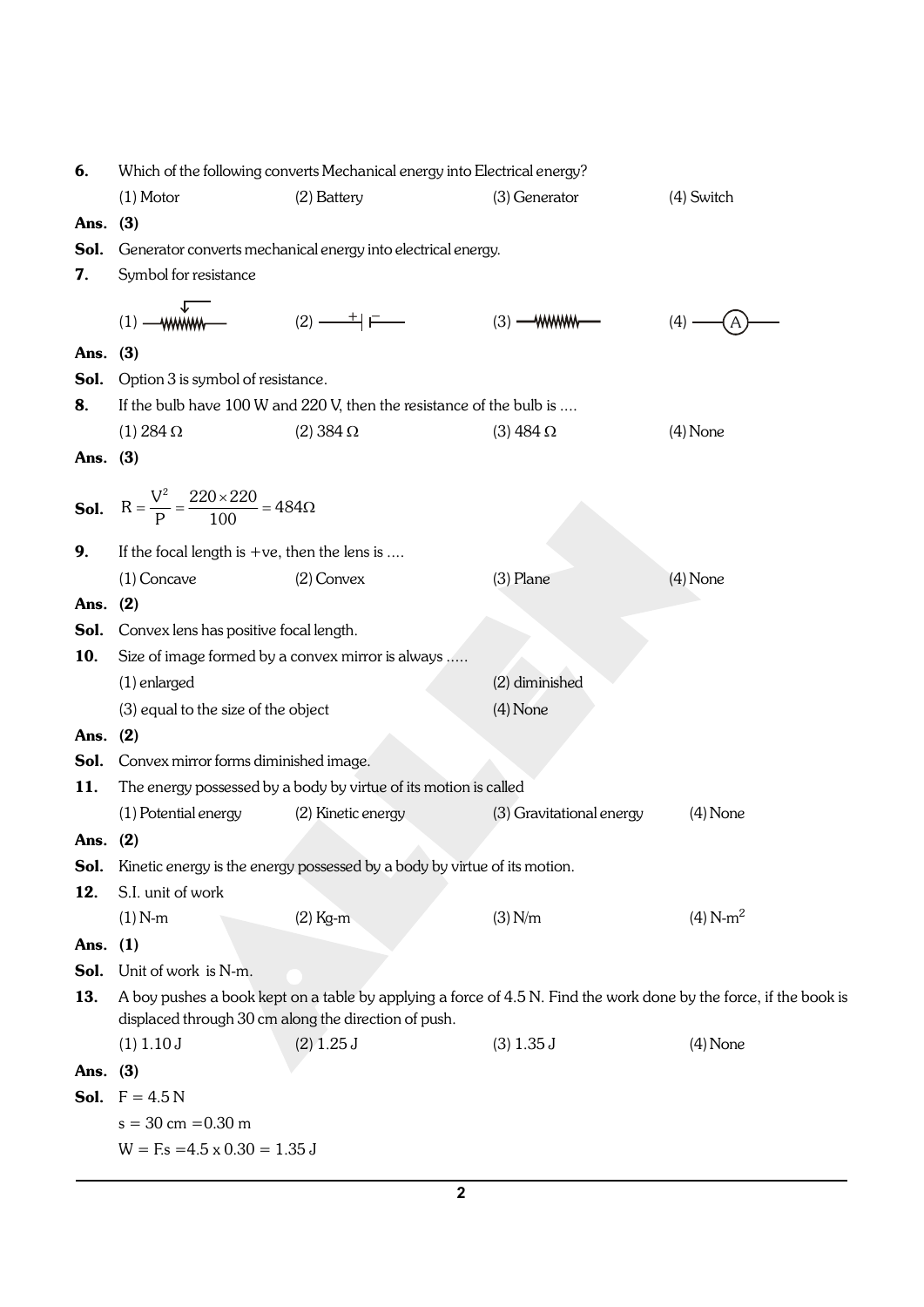| 14.      | Calculate the concentration in terms of mass by volume percentage of the solution containing 2.5 g Potassium<br>chloride in 50 ml of KCl solution. |                                                                                                         |                           |                          |
|----------|----------------------------------------------------------------------------------------------------------------------------------------------------|---------------------------------------------------------------------------------------------------------|---------------------------|--------------------------|
|          | (1) 2%                                                                                                                                             | $(2) 10\%$                                                                                              | (3)4%                     | (4)5%                    |
| Ans.     | (4)                                                                                                                                                |                                                                                                         |                           |                          |
|          | <b>Sol.</b> Concentration (m/v) $% = \frac{Mass \space of \space solute}{Volume \space of \space solution}$                                        | $\times 100$                                                                                            |                           |                          |
|          |                                                                                                                                                    | $=\frac{2.5}{50} \times 100$                                                                            |                           |                          |
|          |                                                                                                                                                    | $= 5 \%$                                                                                                |                           |                          |
| 15.      |                                                                                                                                                    | If the quantity of solute is more in a solution is said to be                                           |                           |                          |
|          | (1) Saturated solution                                                                                                                             | (2) Dilute solution                                                                                     | (3) Concentrated solution | (4) Unsaturated solution |
| Ans.     | (3)                                                                                                                                                |                                                                                                         |                           |                          |
| Sol.     |                                                                                                                                                    | If the quantity of solute is more in a solution, then the solution is said to be concentrated solution. |                           |                          |
| 16.      |                                                                                                                                                    | A solution turns red litmus blue, its pH is likely to be -                                              |                           |                          |
|          | (1) 1                                                                                                                                              | (2)4                                                                                                    | (3)5                      | $(4)$ 10                 |
| Ans.     | (4)                                                                                                                                                |                                                                                                         |                           |                          |
| Sol.     |                                                                                                                                                    | Since $pH = 10$ , it is basic in nature and hence turns red litmus blue.                                |                           |                          |
| 17.      |                                                                                                                                                    | The quantum number which explains about size and energy of the orbit or shell is-                       |                           |                          |
|          | $(1)$ n                                                                                                                                            | (2)1                                                                                                    | $(3) m_1$                 | (4) m <sub>s</sub>       |
| Ans.     | (1)                                                                                                                                                |                                                                                                         |                           |                          |
| Sol.     |                                                                                                                                                    | Principle quantum number (n) explains about the size and energy of the shell.                           |                           |                          |
| 18.      |                                                                                                                                                    | Number of elements present in period-2 of the long form of periodic table.                              |                           |                          |
|          | (1) 2                                                                                                                                              | (2)8                                                                                                    | (3) 18                    | (4) 32                   |
| Ans. (2) |                                                                                                                                                    |                                                                                                         |                           |                          |
| Sol.     |                                                                                                                                                    | Period 2 comprises of 8 elements that is Li, Be, B, C, N, O, F and Ne.                                  |                           |                          |
| 19.      | Number of covalent bonds in Methane molecule                                                                                                       |                                                                                                         |                           |                          |
|          | (1) 1                                                                                                                                              | (2) 2                                                                                                   | (3)3                      | (4)4                     |
| Ans.     | (4)                                                                                                                                                |                                                                                                         |                           |                          |
| Sol.     | Methane consists of 4 covalent bonds.                                                                                                              |                                                                                                         |                           |                          |
|          |                                                                                                                                                    | H                                                                                                       |                           |                          |
|          |                                                                                                                                                    | $H - C - H$<br>H                                                                                        |                           |                          |

## *CHEMISTRY*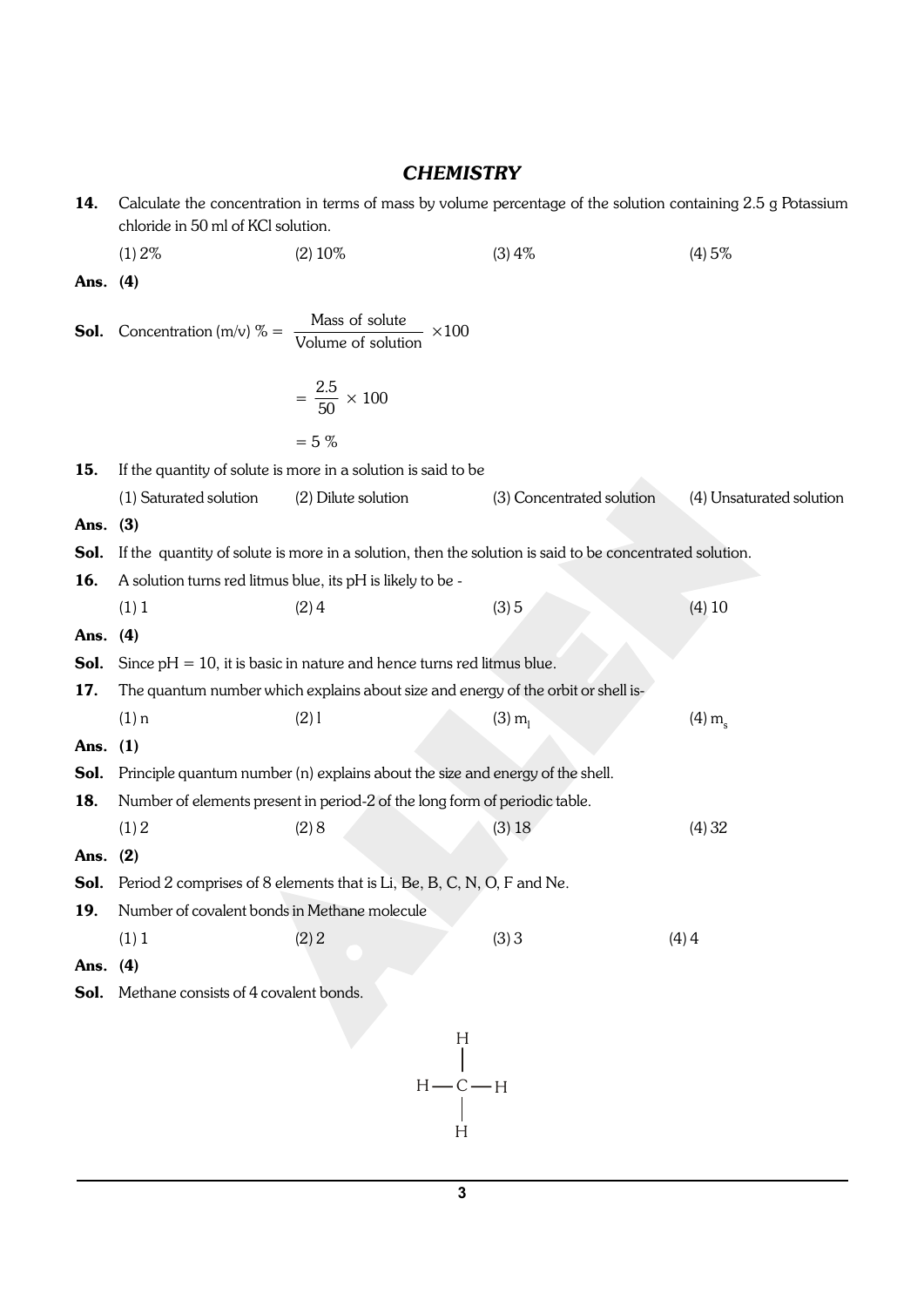20. Chemical formula for Calcium sulphate hemihydrate is -

|            | $(1)$ CaSO <sub><math>4</math></sub>                                                                                                                                     | (2) $CaSO_4.2H_2O$                                                                                 | (3) $CaSO_4.\frac{1}{2}H_2O$ | $(4)$ None |
|------------|--------------------------------------------------------------------------------------------------------------------------------------------------------------------------|----------------------------------------------------------------------------------------------------|------------------------------|------------|
| Ans. $(3)$ |                                                                                                                                                                          |                                                                                                    |                              |            |
|            |                                                                                                                                                                          |                                                                                                    |                              |            |
|            | <b>Sol.</b> CaSO <sub>4</sub> . 2H <sub>2</sub> O $\frac{373 \text{ K}}{\text{Heat}}$ CaSO <sub>4.</sub> $\frac{1}{2}$ H <sub>2</sub> O + $\frac{3}{2}$ H <sub>2</sub> O |                                                                                                    |                              |            |
|            | (Gypsum)                                                                                                                                                                 | (Plaster of paris)                                                                                 |                              |            |
| 21.        | Law of conservation of mass was proposed by -                                                                                                                            |                                                                                                    |                              |            |
|            | (1) Lavoisier                                                                                                                                                            | $(2)$ Proust                                                                                       | $(3)$ Dalton                 | $(4)$ None |
| Ans. $(1)$ |                                                                                                                                                                          |                                                                                                    |                              |            |
| Sol.       | Lavoisier stated the law of conservation of mass.                                                                                                                        |                                                                                                    |                              |            |
| 22.        | Valency of Aluminium is -                                                                                                                                                |                                                                                                    |                              |            |
|            | (1) 1                                                                                                                                                                    | (2) 2                                                                                              | (3)3                         | $(4)$ 4    |
| Ans. $(3)$ |                                                                                                                                                                          |                                                                                                    |                              |            |
| Sol.       |                                                                                                                                                                          | Al belong to group 13 and Period 3. Its electronic configuration is 2,8,3. Hence its valency is 3. |                              |            |
| 23.        |                                                                                                                                                                          | The sum of the number of Protons and Neutrons in an atom is known as its -                         |                              |            |
|            | (1) Mass number                                                                                                                                                          | (2) Atomic number                                                                                  | (3) Valency                  | $(4)$ None |
| Ans. $(1)$ |                                                                                                                                                                          |                                                                                                    |                              |            |
| Sol.       |                                                                                                                                                                          | Mass number = Number of protons $+$ Number of neutrons                                             |                              |            |
| 24.        | The valency of Neon is -                                                                                                                                                 |                                                                                                    |                              |            |
|            | (1) 2                                                                                                                                                                    | (2)6                                                                                               | $(3)$ 2 and 6                | (4)0       |
| Ans. $(4)$ |                                                                                                                                                                          |                                                                                                    |                              |            |
|            | <b>Sol.</b> Neon is noble gas, hence it's valency is zero.                                                                                                               |                                                                                                    |                              |            |
| 25.        | Latent heat of Vapourisation of water-                                                                                                                                   |                                                                                                    |                              |            |
|            | (1) 540                                                                                                                                                                  | (2)90                                                                                              | (3) 80                       | (4) 100    |
| Ans. $(1)$ |                                                                                                                                                                          |                                                                                                    |                              |            |
| Sol.       | Latent heat of vaporisation of water is 540 cal/g.                                                                                                                       |                                                                                                    |                              |            |
| 26.        | Bleaching powder is represented by formula -                                                                                                                             |                                                                                                    |                              |            |
|            | $(1)$ NaHCO <sub>3</sub>                                                                                                                                                 | (2) $Na_2CO_3$                                                                                     | $(3)$ CaOCl <sub>2</sub>     | $(4)$ None |
| Ans. (3)   |                                                                                                                                                                          |                                                                                                    |                              |            |
| Sol.       | $CaOCl2$ is often named as bleaching powder.                                                                                                                             |                                                                                                    |                              |            |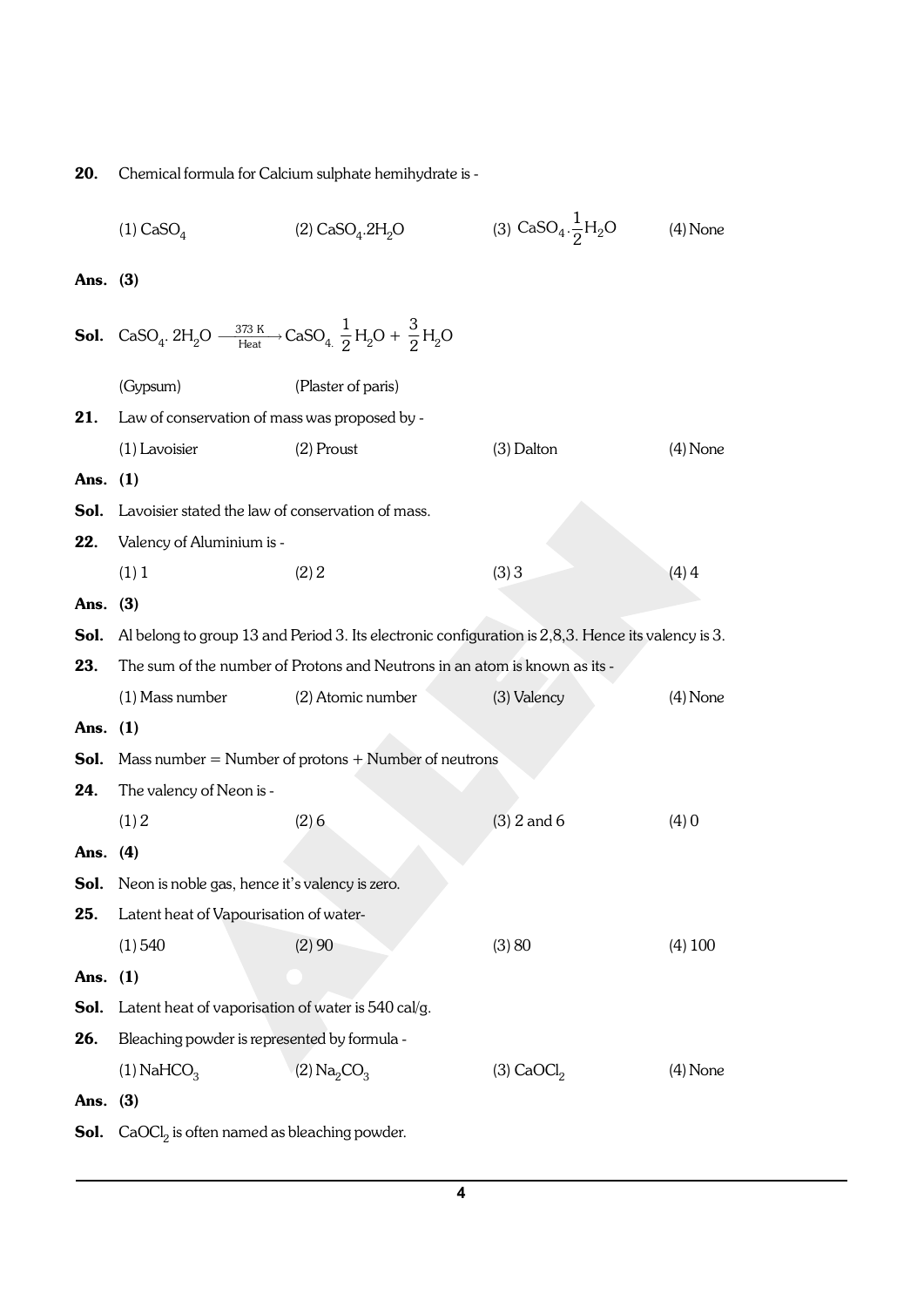## *BIOLOGY*

| 27.        | There is a very yellow dust which comes away on fingers whenever we touch the middle of the flower. These tiny      |                                                                                                                          |                                         |                                                                                                                 |  |  |  |
|------------|---------------------------------------------------------------------------------------------------------------------|--------------------------------------------------------------------------------------------------------------------------|-----------------------------------------|-----------------------------------------------------------------------------------------------------------------|--|--|--|
|            | yellow grains are one of the most precious substances in nature because they contain the secret of plant life. What |                                                                                                                          |                                         |                                                                                                                 |  |  |  |
|            | is the dust called?                                                                                                 |                                                                                                                          |                                         |                                                                                                                 |  |  |  |
|            | $(1)$ Pollen                                                                                                        | $(2)$ Sperm                                                                                                              | $(3)$ Spore                             | (4) Sporocyst                                                                                                   |  |  |  |
| Ans.       | (1)                                                                                                                 |                                                                                                                          |                                         |                                                                                                                 |  |  |  |
| Sol.       |                                                                                                                     |                                                                                                                          |                                         | The tiny yellow grains which are precious substance in nature is pollen grains, which are act as male gamete in |  |  |  |
|            | pollination.                                                                                                        |                                                                                                                          |                                         |                                                                                                                 |  |  |  |
| 28.        |                                                                                                                     | Preparation of soil helps the soil to turn and loosen. This turning and loosening of soil is necessary as -              |                                         |                                                                                                                 |  |  |  |
|            | (1) The loose soil helps roots to breathe easily                                                                    |                                                                                                                          |                                         |                                                                                                                 |  |  |  |
|            |                                                                                                                     | (2) The loose soil helps in the growth of earthworms and microbes present in the soil                                    |                                         |                                                                                                                 |  |  |  |
|            |                                                                                                                     | (3) Nutrients held in the dead organisms are released back to the soil                                                   |                                         |                                                                                                                 |  |  |  |
|            | (4) All the above                                                                                                   |                                                                                                                          |                                         |                                                                                                                 |  |  |  |
| Ans.       | (4)                                                                                                                 |                                                                                                                          |                                         |                                                                                                                 |  |  |  |
| Sol.       |                                                                                                                     | It also called tilting & ploughing of soil, which helps in better breathing of roots with growth of earthworm & microbes |                                         |                                                                                                                 |  |  |  |
|            | which add humus to the soil & increase soil fertility.                                                              |                                                                                                                          |                                         |                                                                                                                 |  |  |  |
| 29.        |                                                                                                                     | The species of plant or animal which is found exclusively in particular area and is not found naturally anywhere else    |                                         |                                                                                                                 |  |  |  |
|            | is known as -                                                                                                       |                                                                                                                          |                                         |                                                                                                                 |  |  |  |
|            | (1) Endemic species                                                                                                 | (2) Epidemic species                                                                                                     | (3) Endomorphic species                 | (4) Entomorphic species                                                                                         |  |  |  |
| Ans. $(1)$ |                                                                                                                     |                                                                                                                          |                                         |                                                                                                                 |  |  |  |
| Sol.       |                                                                                                                     | Species can be endemic to large or small areas of the world, some may be endemic to the particular continent, some       |                                         |                                                                                                                 |  |  |  |
|            |                                                                                                                     | are endemic to part of a continent & others to a single island.                                                          |                                         |                                                                                                                 |  |  |  |
| 30.        | Chipko movement (1974) was started in                                                                               |                                                                                                                          |                                         |                                                                                                                 |  |  |  |
|            | (1) Chamoli district of Uttarakhand                                                                                 |                                                                                                                          | (2) Jabalpur district of Madhya Pradesh |                                                                                                                 |  |  |  |
|            | (3) Jorhat district of Assam                                                                                        |                                                                                                                          | (4) Kannur district of Kerala           |                                                                                                                 |  |  |  |
| Ans.       | (1)                                                                                                                 |                                                                                                                          |                                         |                                                                                                                 |  |  |  |
| Sol.       |                                                                                                                     | It was started in mandal village of Chamoli district of Uttarakhand.                                                     |                                         |                                                                                                                 |  |  |  |
| 31.        | Which of the following matches is incorrect?                                                                        |                                                                                                                          |                                         |                                                                                                                 |  |  |  |
|            | Organelle                                                                                                           | Presence                                                                                                                 |                                         |                                                                                                                 |  |  |  |
|            | (1) Ribosome                                                                                                        | Plant and Animal cell.                                                                                                   |                                         |                                                                                                                 |  |  |  |
|            | Mitochondria<br>(2)                                                                                                 | Animal cell only                                                                                                         |                                         |                                                                                                                 |  |  |  |
|            | Chloroplast<br>(3)                                                                                                  | Plant cell only.                                                                                                         |                                         |                                                                                                                 |  |  |  |
|            | (4) All of the above                                                                                                |                                                                                                                          |                                         |                                                                                                                 |  |  |  |
| Ans.       | (2)                                                                                                                 |                                                                                                                          |                                         |                                                                                                                 |  |  |  |
| Sol.       |                                                                                                                     | Because mitochondria is present in both plant and animal cell.                                                           |                                         |                                                                                                                 |  |  |  |
| 32.        |                                                                                                                     | Which of the following is incorrect about Dolly, the clone?                                                              |                                         |                                                                                                                 |  |  |  |
|            | (1) It was cloned by Ian Wilmut and his colleagues                                                                  |                                                                                                                          |                                         |                                                                                                                 |  |  |  |
|            | (2)                                                                                                                 | During the process of its cloning, the cell was collected from the udder of a female Finn Dorset sheep                   |                                         |                                                                                                                 |  |  |  |
|            | (3) It died its natural death                                                                                       |                                                                                                                          |                                         |                                                                                                                 |  |  |  |
|            |                                                                                                                     | (4) It was given birth by the Scottish Blackface ewe                                                                     |                                         |                                                                                                                 |  |  |  |

- Ans. (3)
- Sol. Dolly sheep died on 14th feb.2003 due to lung disease & severe arthritis.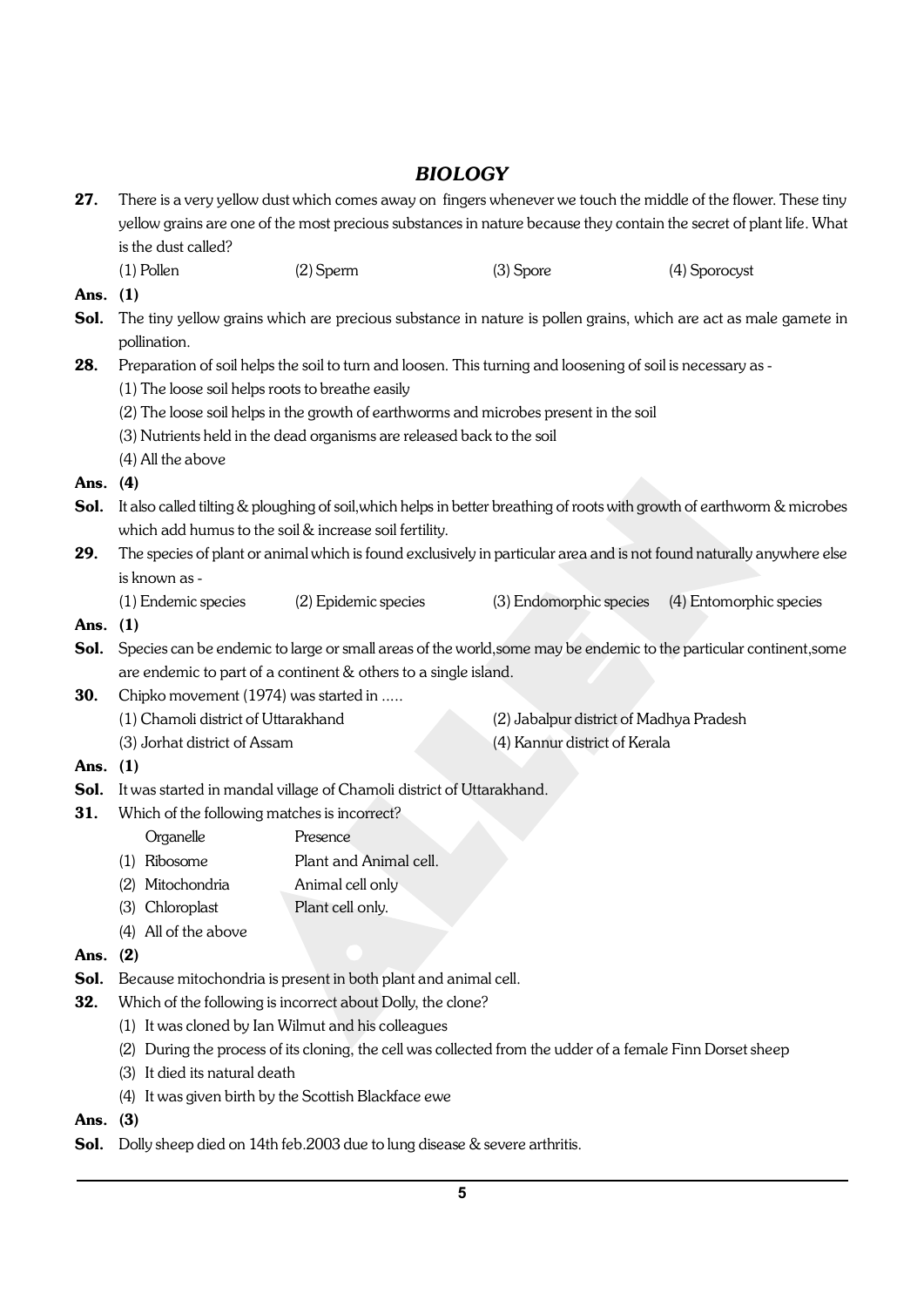**33.** Read the given statements and select the correct option.

Statement - I : In humans, the gamete contributed by the male determines whether the child produced will be the male or female.

Statement - II : Sex in humans is dependant on the X-chromosome or Y-chromosome of the father.

- (1) Both Statements I and II are true and Statement II is the correct Explanation of statement I
- (2) Both Statements I and II are true, Statement II is not the correct explanation of Statement I.
- (3) Statement I is true and Statement II is false.
- (4) Both Statements I and II are false.

#### Ans. (1)

- **Sol.** Sex in human is determined by sex chromosome of the male.(male X chromosome  $\times$  female X chromosome=XX) (male Y chromosome  $\times$  female X chromosome=XY) In human Y chromosome is male determining factor.
- **34.** Why will marine organisms be affected, when there is an oil spillage at Sea?
	- (1) There will be a shortage of light and heat in the water.
	- (2) There will be a shortage of Oxygen and excessive heat will be trapped in the water.
	- (3) There will be a shortage of Oxygen and the chemicals in the oil will affect marine organisms.
	- (4) All the above are the correct reasons.

#### Ans. (4)

- Sol. Oil spillage on sea water will severly damage the marine life by forming a thick layer of oil on water which causes shortage of light and oxygen, and heat exchange does not take place.
- 35. Which of the following describes Moulting?
	- (1) The Resting stage in the cycle of a Silkworm.
	- (2) Change in appearance during the different stages in the life cycle of a Silkworm.
	- (3) Spinning of Cocoon.
	- (4) Casting off old skin.

#### Ans. (4)

- Sol. Moulting is a process in which an insect routinely cast off outer skin of its body. It is under the control of hormone "ecdysone".
- **36.** Match column I with column II and select the correct option from the codes given below.
	-
	-
	-
	-
	-
	- (E) Mitochondria (v) Suicide Bags
	-
	-

#### Ans. (1)

- Sol. Column I Column II
	-
	-
	- (C) Endoplasmic Reticulum (iv) Transporting Tubules
	-
	-
- Column I Column II (A) Ribosomes (i) Jelly like substance (B) Lysosomes (ii) Powerhouse of the Cell (C) Endoplasmic Reticulum (iii) Site of Protein synthesis (D) Cytoplasm (iv) Transporting Tubules (1) A-(iii), B-(v), C-(iv), D-(i), E-(ii) (2) A-(iv), B-(v), C-(iii), D-(i), E-(ii) (3) A-(iii), B-(v), C-(i), D-(iv), E-(ii) (4) A-(iv), B-(v), C-(ii), D-(i), E-(iii)
	- (A) Ribosomes (iii) Site of Protein synthesis (B) Lysosomes (v) Suicide Bags (D) Cytoplasm (i) Jelly like substance (E) Mitochondria (ii) Powerhouse of the Cell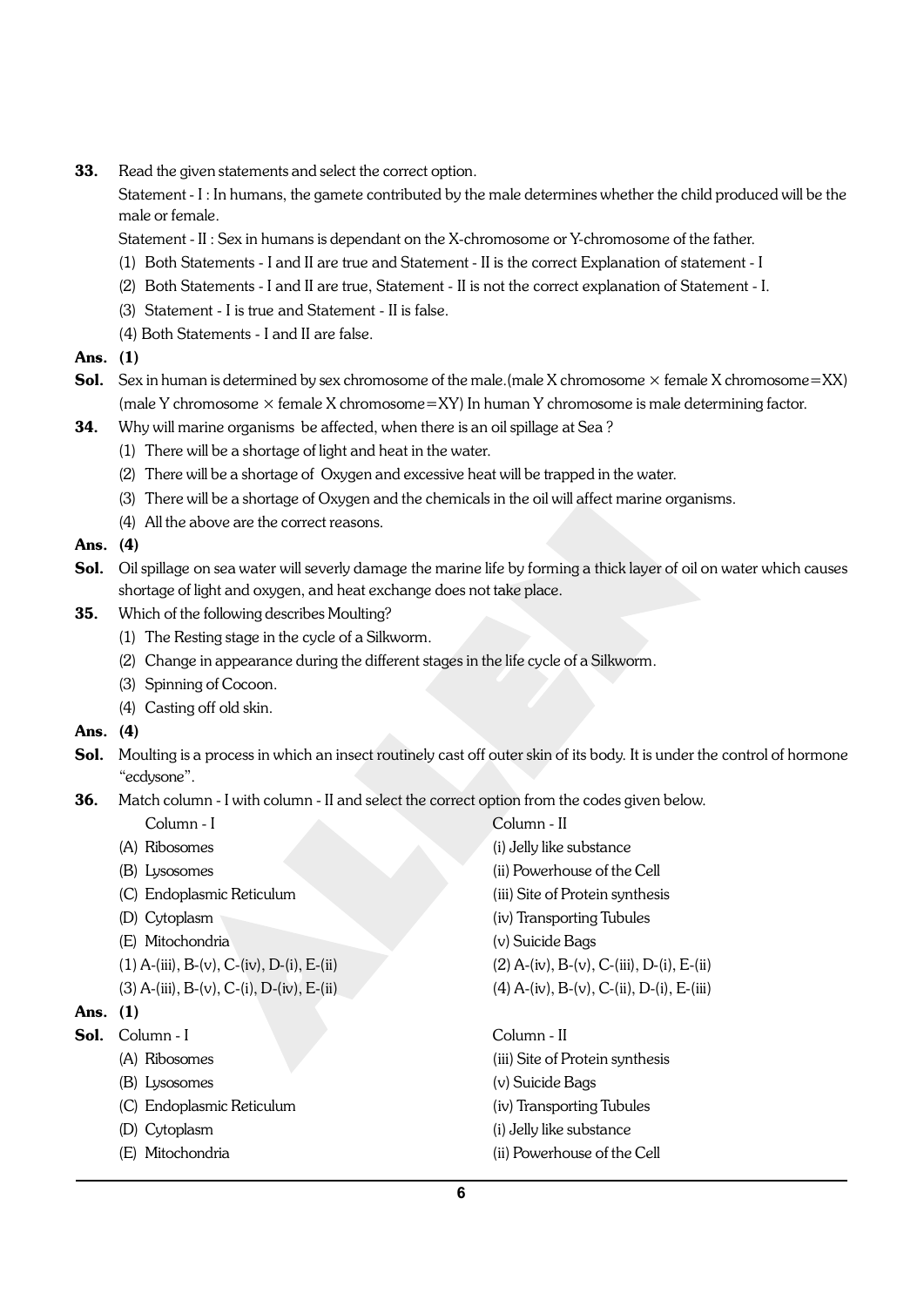- 37. Which of the following is incorrect match ?
	- (1) Alexander Fleming Penicillin. (2) Louis Pasteur Fermentation.
	-

(3) Edward Jenner - Vaccination (4) Karl Landsteiner-Tissue Culture.

- Ans. (4)
- Sol. Karl landsteiner is known for his work on ABO blood grouping system.
- **38.** Select the incorrect statement regarding AIDS.,
	- (1) It is an immuno-deficiency disease.
	- (2) HIV virus has RNA as its genetic material.
	- (3) HIV positive mother can give birth to HIV positive baby.
	- (4) The time lag between the infection and appearance of AIDS symptoms may vary from week to month.

#### Ans. (4)

- Sol. The time lag between the infection and appearance of AIDS symptoms take long time(in years).
- 39. Air pollutants are harmful to living things. Which of the following is/are their harmful effects?
	- (i) This forms acid rain
	- (ii) They cause breathing problems in animals.
	- (iii) They cause interface with photosynthesis in plants.
	- (iv) They cause diseases in the respiratory system of man and animal
	- (1) (i) only
	- (2) (i) and (ii) only
	- $(3)$   $(i)$ ,  $(ii)$  and  $(iii)$
	- (4) (i),(ii),(iii) and (iv)

#### Ans. (4)

- Sol. It cause acid rain, breathing problems in animals by damaging respiratory system & interface photosynthesis in plants.
- 40. Match the following
	-
	- (B) Metamorphosis (ii) Birds
	-
	- (D) External Fertilization (iv) Developed Zygote
	- $(1)$  A-(ii), B-(i), C-(iv), D-(iii)
	- $(2)$  A-(iv), B-(iii), C-(ii), D-(i)
	- $(3)$  A- $(i)$ , B- $(ii)$ , C- $(iii)$ , D- $(iv)$
	- $(4)$  A-(iii), B-(ii), C-(iv), D-(i)

### Ans. (1)

- Sol. (A) Oviparous (ii) Birds
	- (B) Metamorphosis (i) Tadpole of adult
	-
	-

(A) Oviparous (i) Tadpole of adult (C) Embryo (iii) Fertilization outside the body

- 
- (C) Embryo (iv) Developed Zygote
- (D) External Fertilization (iii) Fertilization outside the body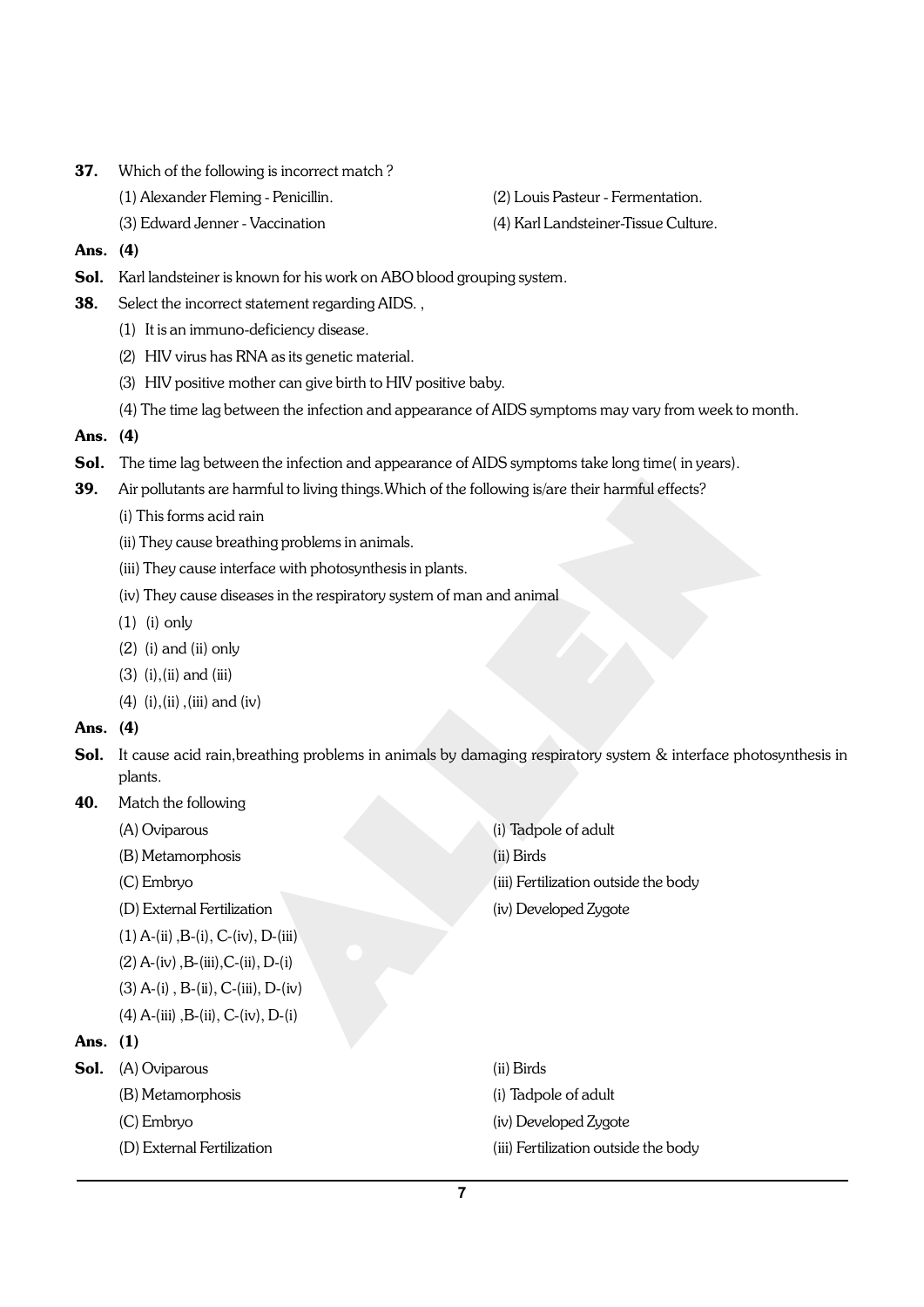## *MATHEMATICS*

| 41.      | The value of 'x' satisfying the equation<br>$5^2.5^4.5^6$ $5^{2x} = (0.04)^{-28}$ is                                                                                                                                                                                          |                                                                                                                                                                                                                                                  |                                          |                   |
|----------|-------------------------------------------------------------------------------------------------------------------------------------------------------------------------------------------------------------------------------------------------------------------------------|--------------------------------------------------------------------------------------------------------------------------------------------------------------------------------------------------------------------------------------------------|------------------------------------------|-------------------|
|          | (1)5                                                                                                                                                                                                                                                                          | $(2)$ 10                                                                                                                                                                                                                                         | (3) 8                                    | (4)7              |
| Ans. (4) |                                                                                                                                                                                                                                                                               |                                                                                                                                                                                                                                                  |                                          |                   |
| Sol.     | $5^2.5^4.5^6$ $5^{2x} = (0.04)^{-28}$                                                                                                                                                                                                                                         |                                                                                                                                                                                                                                                  |                                          |                   |
|          | $5^{2+4+6++2x} = \left(\frac{4}{100}\right)^{-28}$                                                                                                                                                                                                                            |                                                                                                                                                                                                                                                  |                                          |                   |
|          | $5^{2(1+2+3++x)} = (5^{-2})^{-28}$<br>$5^{2(1+2+3++x)} = (5^2)^{28}$                                                                                                                                                                                                          |                                                                                                                                                                                                                                                  |                                          |                   |
|          | By comparing the power                                                                                                                                                                                                                                                        |                                                                                                                                                                                                                                                  |                                          |                   |
|          |                                                                                                                                                                                                                                                                               |                                                                                                                                                                                                                                                  |                                          |                   |
|          | $\Rightarrow$ 1 + 2 + 3 +  x = 28                                                                                                                                                                                                                                             |                                                                                                                                                                                                                                                  | $[1 + 2 + 3 \dots n = \frac{n(n+1)}{2}]$ |                   |
|          | $ x=7 $<br>$\Rightarrow$                                                                                                                                                                                                                                                      |                                                                                                                                                                                                                                                  |                                          |                   |
| 42.      |                                                                                                                                                                                                                                                                               | The value of $\csc(75 + \theta) - \sec(15 - \theta) - \tan(55 + \theta) + \cot(35 - \theta)$                                                                                                                                                     |                                          |                   |
|          | $(1) -1$                                                                                                                                                                                                                                                                      | (2)0                                                                                                                                                                                                                                             | (3) 1                                    | (4) $\frac{3}{2}$ |
| Ans.     | (2)                                                                                                                                                                                                                                                                           |                                                                                                                                                                                                                                                  |                                          |                   |
| Sol.     | $\csc (75^{\circ} + \theta) = \sec [90^{\circ} - (75^{\circ} + \theta)]$<br>$\csc(75^{\circ} + \theta) = \sec(15^{\circ} - \theta)$<br>Also, cot $(35^{\circ} - \theta) = \tan [90^{\circ} - (35^{\circ} - \theta)]$<br>$\cot (35^\circ - \theta) = \tan (55^\circ + \theta)$ | cosec $(75^{\circ} + \theta) - \sec(15^{\circ} - \theta) - \tan(55^{\circ} + \theta) + \cot(35^{\circ} - \theta)$<br>cosec $(75^{\circ} + \theta)$ – sec $(15^{\circ} - \theta)$ – tan $(55^{\circ} + \theta)$ + cot $(35^{\circ} - \theta)$ = 0 |                                          |                   |
| 43.      |                                                                                                                                                                                                                                                                               | The average age of three girls is 15 years. If their ages are in the ratio $3:5:7$ , then the age of the youngest girl among                                                                                                                     |                                          |                   |
|          | them is                                                                                                                                                                                                                                                                       |                                                                                                                                                                                                                                                  |                                          |                   |
|          | $(1)$ 12 years                                                                                                                                                                                                                                                                | $(2)$ 10 years                                                                                                                                                                                                                                   | $(3)$ 9 years                            | $(4)$ 8 years     |
| Ans. (3) | <b>Sol.</b> Let age of Girl $(1) = 3x$<br>age of Girl $(2) = 5x$<br>age of Girl $(3) = 7x$                                                                                                                                                                                    |                                                                                                                                                                                                                                                  |                                          |                   |
|          | $3x + 5x + 7x$<br>$\Rightarrow \overline{x} = 15 =$<br>$\overline{3}$<br>$\Rightarrow$ 45 = 15x<br>$\Rightarrow$ x = 3<br>age of yougest girl<br>$\Rightarrow$ 3x = 9 years                                                                                                   |                                                                                                                                                                                                                                                  |                                          |                   |
|          |                                                                                                                                                                                                                                                                               |                                                                                                                                                                                                                                                  |                                          |                   |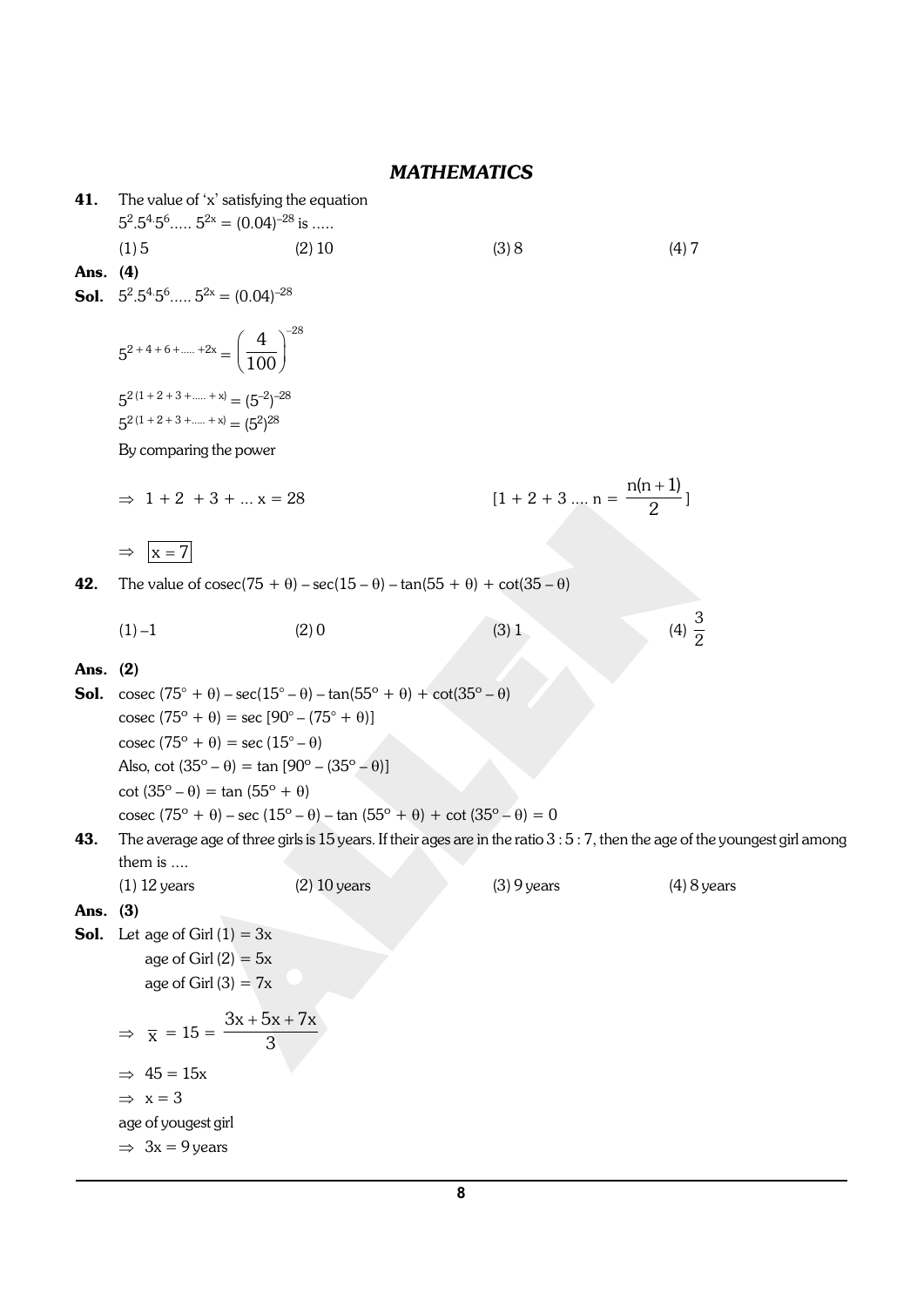44. If a + b + c = 0, a<sup>2</sup> + b<sup>2</sup> + c<sup>2</sup> = 10, then the value of a<sup>4</sup> + b<sup>4</sup>+ c<sup>4</sup> is ..... (1) 50 (2) 25 (3) 75 (4) 100 Ans. (1) Sol. a + b + c = 0, a 2 + b<sup>2</sup> + c<sup>2</sup> = 10 (a + b+ c)<sup>2</sup> = a<sup>2</sup> + b<sup>2</sup> + c<sup>2</sup> + 2(ab + bc + ca) 0 = 10 + 2(ab + bc + ca) Þ (ab + bc + ca) = –5 (ab + bc + ca)<sup>2</sup> = (–5)<sup>2</sup> Þ a 2b 2 + b<sup>2</sup> c 2 + c<sup>2</sup> a 2 + 2ab<sup>2</sup> c + 2abc<sup>2</sup> + 2a<sup>2</sup>bc = 25 Þ a 2b 2 + b<sup>2</sup> c 2 + c<sup>2</sup> a 2 + 2abc (b + c + a) = 25 Þ a 2b 2 + b<sup>2</sup> c 2 + c<sup>2</sup> a 2 = 25 Þ (a<sup>2</sup> + b<sup>2</sup> + c<sup>2</sup> ) 2 = a<sup>4</sup> + b<sup>4</sup> + c<sup>4</sup> + 2(a<sup>2</sup>b 2 + b<sup>2</sup> c 2 + c<sup>2</sup> a 2 ) = (10)<sup>2</sup> Þ a 4 + b<sup>4</sup> + c<sup>4</sup> + 2 (25) = 100 Þ a 4 + b<sup>4</sup> + c<sup>4</sup> = 100 – 50 Þ a 4 + b<sup>4</sup> + c<sup>4</sup> = 50 45. A ball of diameter 13 cm is floating in a pond. If the top of the ball is 4 cm above the surface of the pond, then the radius of the circle formed by the contract of water surface with the ball is .... (1) 13 cm (2) 6.5 cm (3) 6 cm (4) 9 cm Ans. (3) Sol. Let radius of circle formed by contact of water surface = 'x' cm x 4 2.5 A x B 6.5 By pythogorus theorm x = - 2 2 (6.5) (2.5) = 6 cm 46. If + = x 1 1 1 289 17 , then the value of 'x' is (1) 1 (2) 13 (3) 15 (4) 35 Ans. (4) Sol. + = x 1 1 1 289 17 æ ö + = ç ÷ è ø 2 x 18 <sup>1</sup> 289 17 = x 324 <sup>1</sup> 289 289 - = x 324 289 289 289 x = 35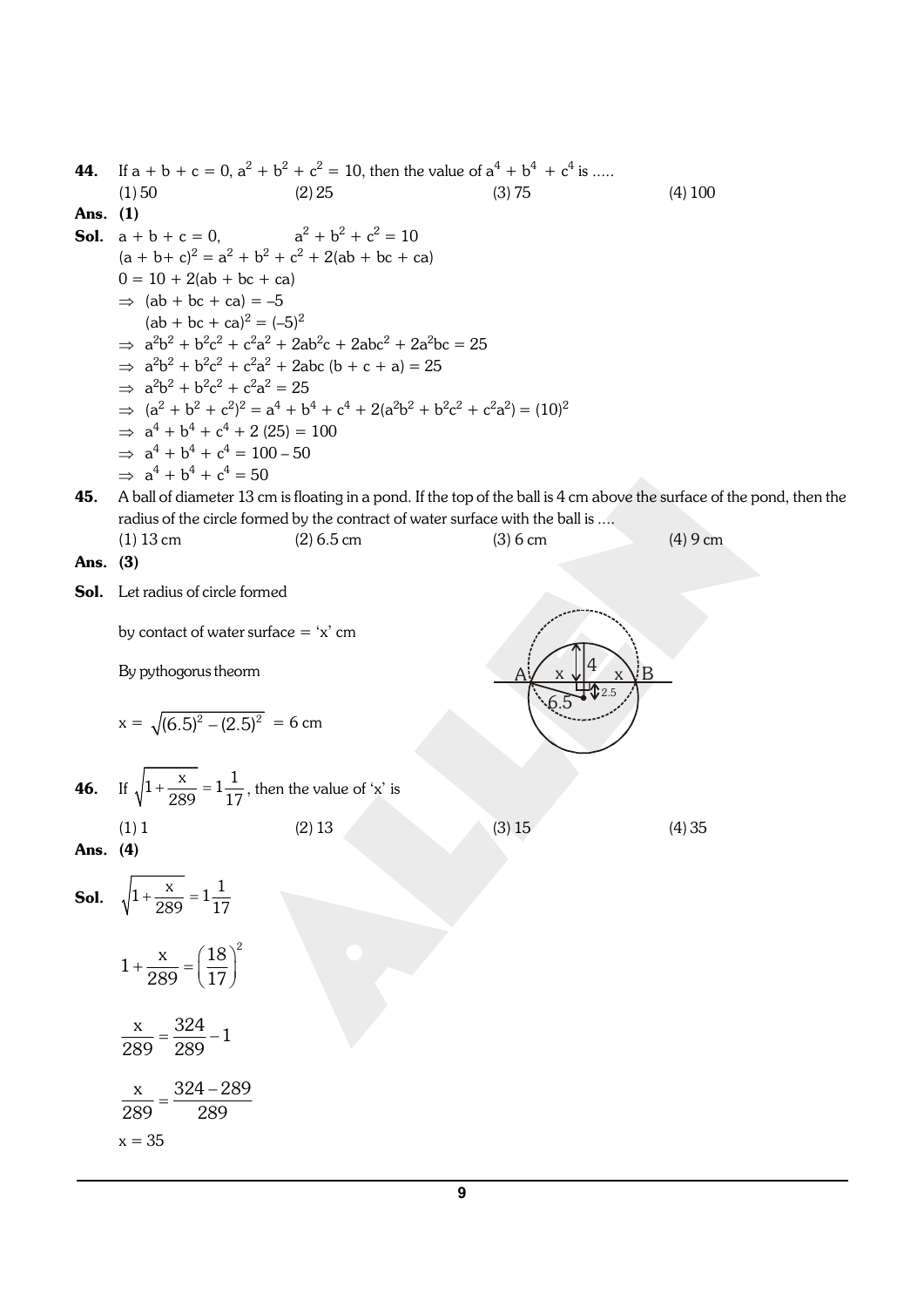47. If  $3 \sin \theta + 5 \cos \theta = 5$ , then the value of  $5 \sin \theta - 3 \cos \theta$  is ....

(1) 3 (2) 5 (3) 
$$
\frac{1}{3}
$$
 (4)  $\frac{1}{5}$ 

Ans. (1)

**Sol.**  $3 \sin \theta + 5 \cos \theta = 5$  ... (1)  $5 \sin \theta - 3 \cos \theta = x$  (let) ... (2) Squaring & Adding  $(3 \sin \theta + 5 \cos \theta)^2 + (5 \sin \theta - 3 \cos \theta)^2 = 25 + x^2$  $9 \sin^2 \theta + 25 \cos^2 \theta + 30 \sin \theta \cos \theta + 25 \sin^2 \theta + 9 \cos^2 \theta - 30 \sin \theta \cos \theta = 25 + x^2$  $9(\sin^2 \theta + \cos^2 \theta) + 25(\sin^2 \theta + \cos^2 \theta) = 25 + x^2$  $9 + 25 = 25 + x^2$  $34 - 25 = x^2$  $x^2 = 9$  $x = 3$ 

**48.** 'M' is mid-point of line segment AB of length 8 units.  $\mathsf{S}_1, \, \mathsf{S}_2$  are two circles with AM and BM as diameters respectively. The tangent at B meets the tangent from A to circle  $\rm S_2$  at C. If  $\rm BC$  = K  $\!\sqrt{2}$  , then the value of 'K' is

(1) 1 (2) 2 (3) 3 (4) 4  
\n**Ans.** (2)  
\n**Sol.** In ΔAS<sub>2</sub>M  
\nAM = 
$$
\sqrt{6^2 - 2^2}
$$
  
\n=  $\sqrt{36 - 4}$   
\n=  $\sqrt{32}$   
\nIn, ΔABC  
\nAC<sup>2</sup> = AB<sup>2</sup> + BC<sup>2</sup>  
\n(H $\sqrt{2}$  + K $\sqrt{2}$ )<sup>2</sup> = 8<sup>2</sup> + (K $\sqrt{2}$ )<sup>2</sup>  
\n⇒ (4 + K)<sup>2</sup>.2 = 64 + 2K<sup>2</sup>  
\n⇒ 32 + 2K<sup>2</sup> + 16K = 64 + 2K<sup>2</sup>  
\n⇒ 16K = 32  
\n⇒ K = 2  
\n**49.** If 'A' is the area of triangle with sides 25, 25 and 30 units and 'B' is the area of triangle with sides 2 units, then ....  
\n(1) A = B  
\n(2) A < B  
\n(3) A = 3B  
\n(4) A = 2B

Ans. (1)

Sol. For triangle with area A

$$
S_1 = \frac{25 + 25 + 30}{2}
$$
  
\n
$$
S_1 = 40
$$
  
\n
$$
A = \sqrt{40(40 - 25)(40 - 25)(40 - 30)}
$$

sides 25, 25 and 40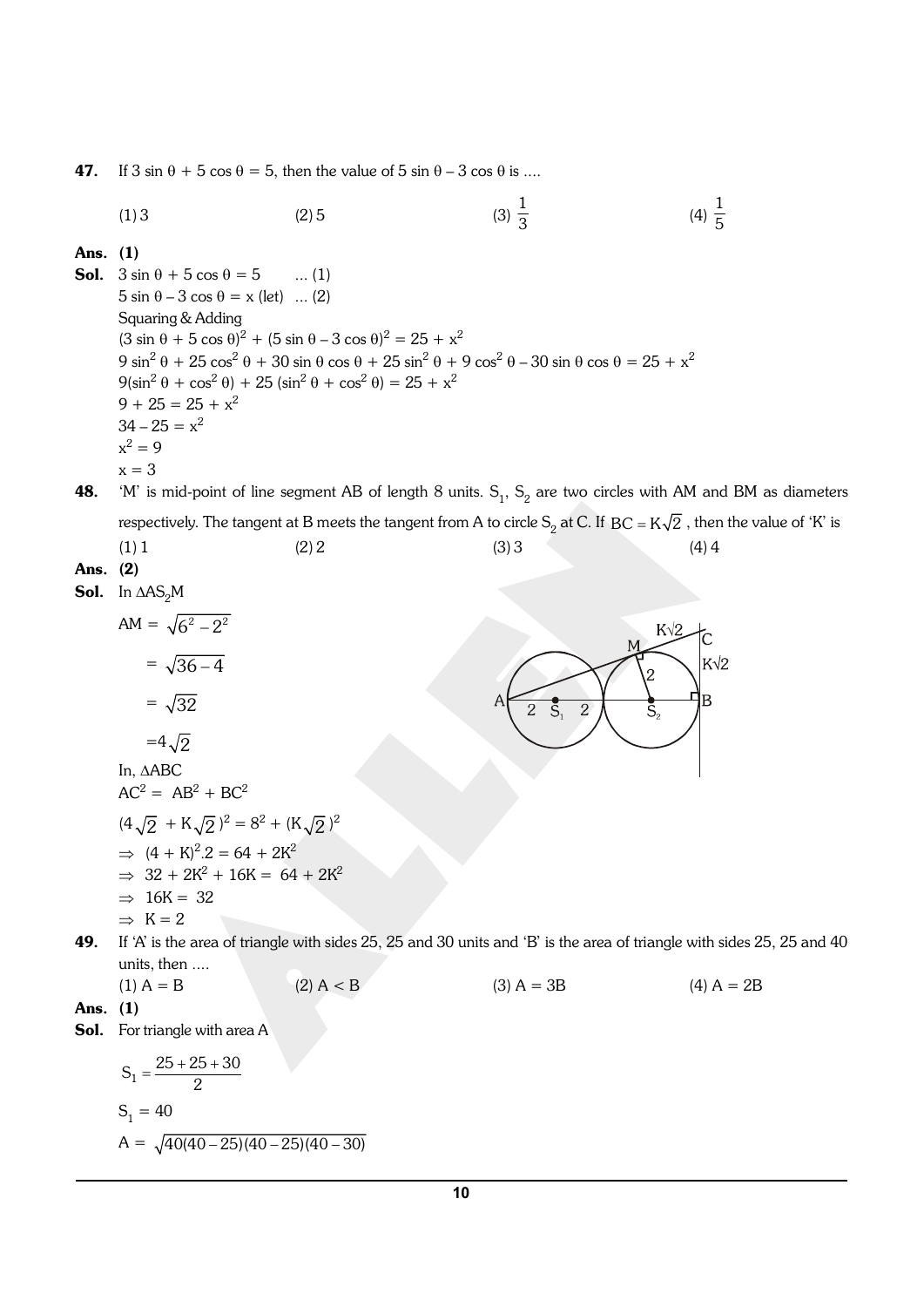$A = \sqrt{40 \times 15 \times 15 \times 10}$  $= 15 \times 10 \times 2 = 300 \text{ unit}^2$  ........(1) For triangle with area B  $S_2 = \frac{25 + 25 + 40}{2} = 45$  $B = \sqrt{45(45-25)(45-25)(45-40)}$  $\Rightarrow \sqrt{45 \times 20 \times 20 \times 5}$  $\Rightarrow$  20  $\times$  5  $\times$  3 = 300 unit<sup>2</sup> ........(2) From equation (1) & (2)  $\Rightarrow$  A = B **50.** If P(x) is a quadratic polynomial with  $P(0) = 6$ ,  $P(1) = 1$  and  $P(2) = 0$ , then the value of P(3) is ..... (1) 1 (2) 2 (3) 3 (4) 4 Ans. (3) **Sol.**  $P(0) = 6$  $P(1) = 1$ 25  $P(2) = 0$  $P(3) = ?$  $\overline{30}$  $\overline{40}$ Let  $p(x) = ax^2 + bx + c$  $p(0) = c$  $c = 6$  $1 = a + b + 6$  $a + b = -5$  ... (1)  $0 = 4a + 2b + 6$  $4a + 2b = -6$ Subtracting equation (1) from (2)  $2a + b = -3$  $a + b = -5$  $\overline{a} = 2$  $b = -7$ :  $p(x) = 2x^2 - 7x + 6$  $\implies$  p(3) = 2.3<sup>2</sup> – 7.3 + 6  $\Rightarrow$  18 – 21 + 6  $\Rightarrow$  24 – 21 = 3 **51.** If a polygon has 44 diagonals, then its number of sides is ..... (1) 10 (2) 11 (3) 8 (4) 9 Ans. (2) n(n – 3) Sol.  $\frac{1}{2}$  = 44  $\Rightarrow$  n(n – 3) = 88  $\Rightarrow$  n(n – 3) = 11 × 8 By comparing  $\Rightarrow$  n = 11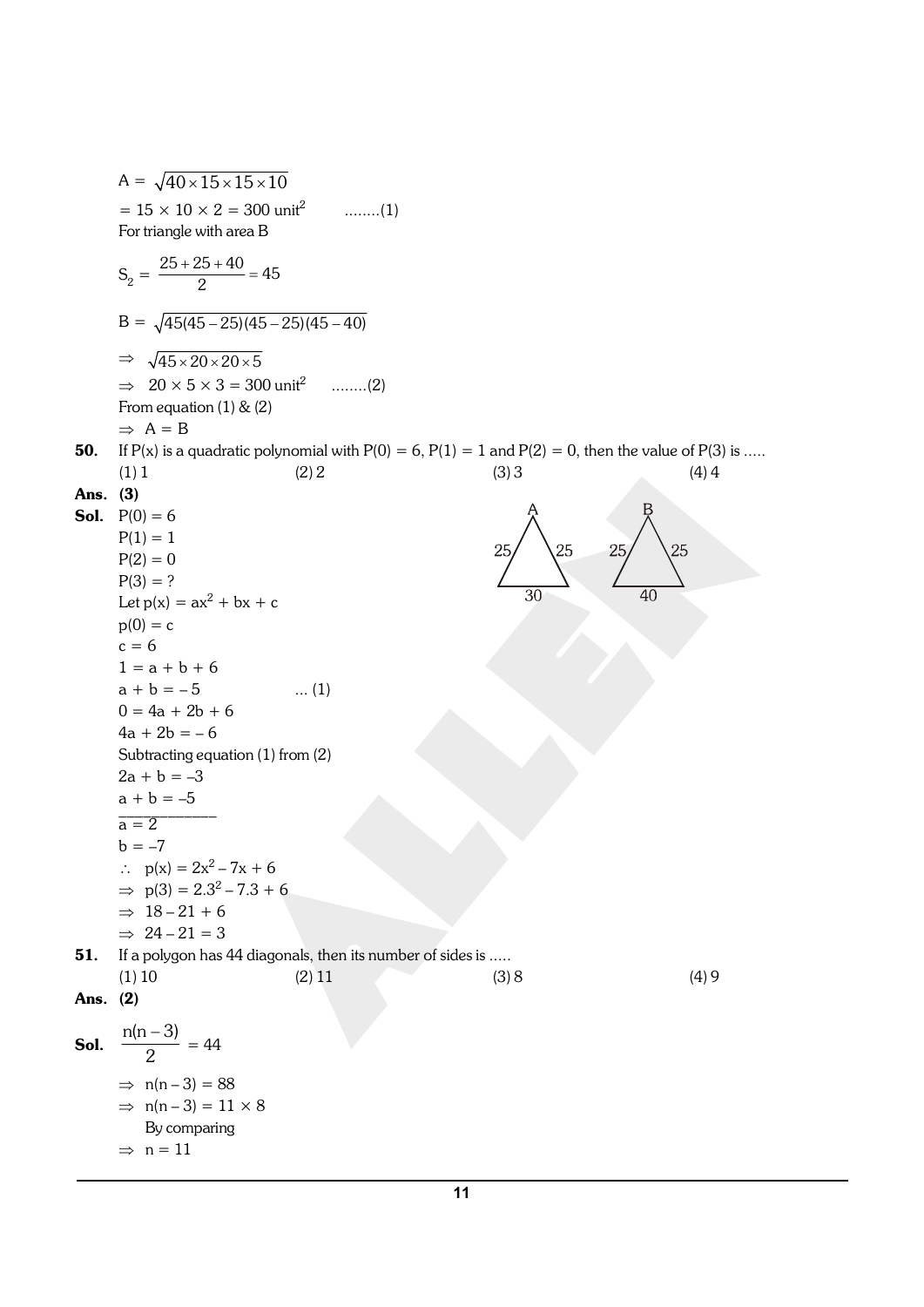52. If 
$$
x = \frac{\sqrt{3} - \sqrt{2}}{\sqrt{3} + \sqrt{2}}
$$
,  $y = \frac{\sqrt{3} + \sqrt{2}}{\sqrt{3} - \sqrt{2}}$ , then the value of  $x^2 + xy + y^2$  is ......  
\n(1) 49 (2) 78 (3) 98 (4) 99  
\nAns. (4)  
\n50.  $x = \frac{\sqrt{3} - \sqrt{2}}{\sqrt{3} + \sqrt{2}} \times \frac{\sqrt{3} - \sqrt{2}}{\sqrt{3} - \sqrt{2}} = 3 + 2 - 2\sqrt{6} = 5 - 2\sqrt{6}$   
\n $\Rightarrow xy = 1$   
\n $\Rightarrow y = \frac{1}{5 - 2\sqrt{6}} = 5 + 2\sqrt{6}$   
\n $\Rightarrow x + y = (5 - 2\sqrt{6}) + (5 + 2\sqrt{6}) = 10$   
\n $\Rightarrow x^2 + y^2 + xy = (x + y)^2 - xy$   
\n $\Rightarrow (10)^2 - 1 = 99$   
\n53. If a sphere is exactly fitted in a cube, then the ratio of the volume of cube to volume of the sphere is ....  
\n(1) 9 :  $\pi$  (2) 6 :  $\pi$  (3) 3 :  $\pi$  (4) 2 :  $\pi$   
\nAns. (2)  
\n50. Let side of cube = a  
\na = 2r  
\n $V_{\text{cube}} = a^3 = 8r^3$   
\n $V_{\text{sphere}} = \frac{4}{3}\pi r^3$ 

$$
\frac{V_{\text{cube}}}{V_{\text{sphere}}} = \frac{8r^3}{4\pi r^3} \times 3 = \frac{6}{\pi}
$$

54. ABCD is a square of side 2 cm. It each vertex as centre and 1 cm as radius, four circles are drawn, then the radius of the circle which touches these four circles externally is .....

> 1 2

- (1)  $\sqrt{2} 1$  (2)  $\sqrt{2} + 1$
- (3)  $\sqrt{2}$
- Ans. (2)
- **Sol.**  $\therefore$  r = 1 cm

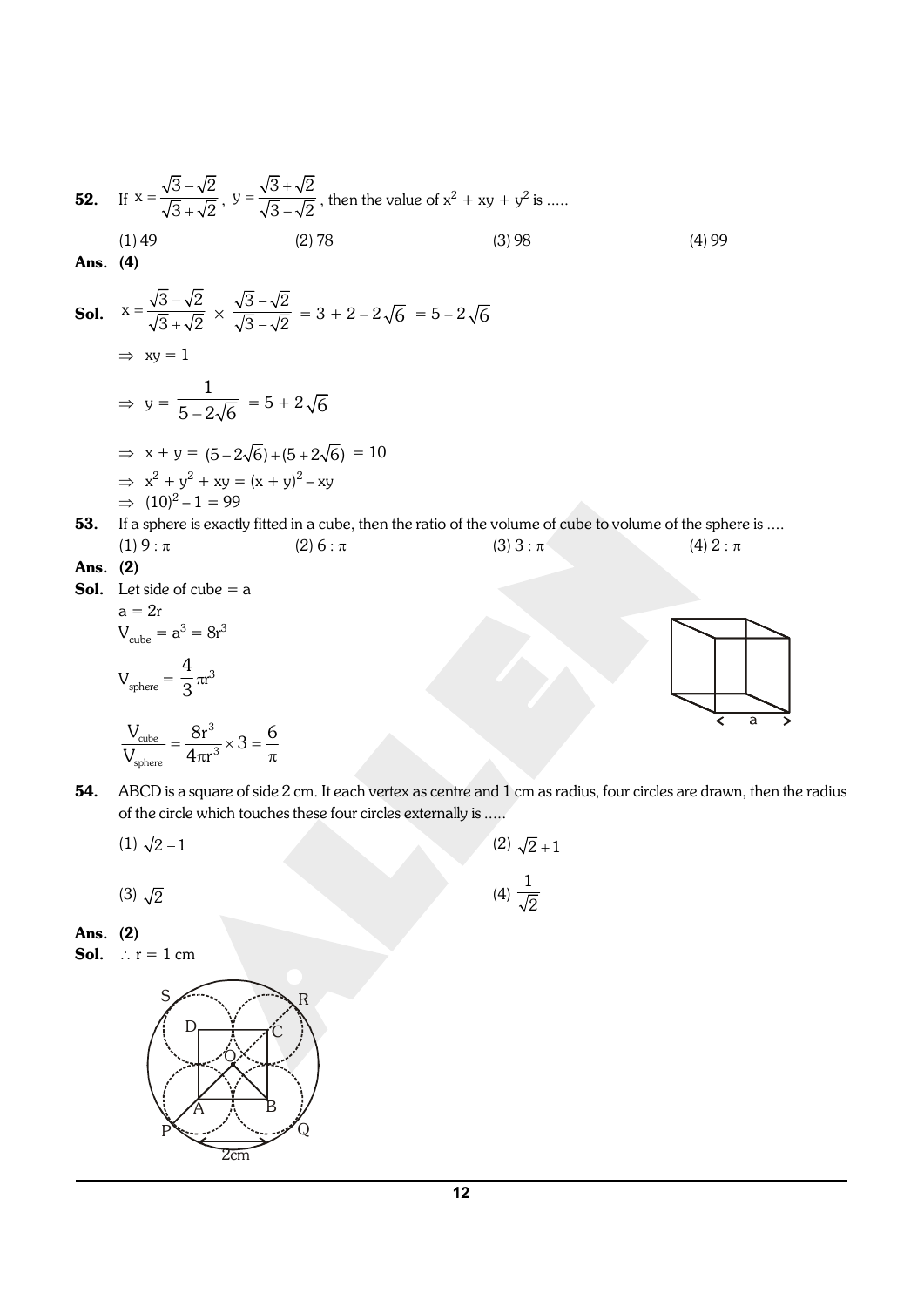|            | $2(OA)^2 = (AB)^2$<br>$2(OA)^2 = 4$                                                                                                                                                                      |                                                                                                                                              |          |            |  |  |  |
|------------|----------------------------------------------------------------------------------------------------------------------------------------------------------------------------------------------------------|----------------------------------------------------------------------------------------------------------------------------------------------|----------|------------|--|--|--|
|            | $OA = \sqrt{2}$                                                                                                                                                                                          |                                                                                                                                              |          |            |  |  |  |
|            | then radius of circle touches externally<br>$= OA + PA$                                                                                                                                                  |                                                                                                                                              |          |            |  |  |  |
|            | $(\sqrt{2} + 1)$ cm                                                                                                                                                                                      |                                                                                                                                              |          |            |  |  |  |
| 55.        |                                                                                                                                                                                                          | If $A = \log_2 \log_2 \log_4 256 + 2 \log_{\sqrt{2}} 2$ , then the value of A is                                                             |          |            |  |  |  |
|            |                                                                                                                                                                                                          |                                                                                                                                              |          |            |  |  |  |
| Ans. (4)   | (1) 2                                                                                                                                                                                                    | (2)3                                                                                                                                         | (3)7     | (4)5       |  |  |  |
|            |                                                                                                                                                                                                          |                                                                                                                                              |          |            |  |  |  |
|            | <b>Sol.</b> $A = \log_2 \log_2 \log_4 256 + 2 \log_{12} 2$<br>$= \log_2 \log_2 4 + 4$                                                                                                                    |                                                                                                                                              |          |            |  |  |  |
|            | $=$ $log_2 2 + 4$                                                                                                                                                                                        |                                                                                                                                              |          |            |  |  |  |
|            | $= 1 + 4 = 5$                                                                                                                                                                                            |                                                                                                                                              |          |            |  |  |  |
| 56.        | $15^3 - 8^3 - 7^3$ is completely divisible by                                                                                                                                                            |                                                                                                                                              |          |            |  |  |  |
|            | (1) 32                                                                                                                                                                                                   | $(2)$ 49                                                                                                                                     | (3) 56   | (4) 25     |  |  |  |
| Ans. (3)   |                                                                                                                                                                                                          |                                                                                                                                              |          |            |  |  |  |
|            | <b>Sol.</b> $(a^3 + b^3 + c^3 = 3abc$ , if $a + b + c = 0$                                                                                                                                               |                                                                                                                                              |          |            |  |  |  |
|            | $15 + (-8) + (-7) = 0$ , then                                                                                                                                                                            |                                                                                                                                              |          |            |  |  |  |
|            | $15^3 - 8^3 - 7^3 = 3(15)$ (-8) (-7)                                                                                                                                                                     |                                                                                                                                              |          |            |  |  |  |
|            | $= 3 \times 15 \times 8 \times 7$                                                                                                                                                                        |                                                                                                                                              |          |            |  |  |  |
|            | $\Rightarrow$ 45 $\times$ 56                                                                                                                                                                             |                                                                                                                                              |          |            |  |  |  |
|            | Therefore is divisible by 56                                                                                                                                                                             |                                                                                                                                              |          |            |  |  |  |
| 57.        |                                                                                                                                                                                                          | If the length of each side of a triangle is increased by 20%, then the percentage increase in its area is                                    |          |            |  |  |  |
| Ans. $(4)$ | $(1)$ 60%                                                                                                                                                                                                | $(2)$ 120%                                                                                                                                   | (3)80%   | $(4)$ 44\% |  |  |  |
|            |                                                                                                                                                                                                          |                                                                                                                                              |          |            |  |  |  |
|            | <b>Sol.</b> % increaxe in area = $x + y + \frac{xy}{100}$                                                                                                                                                |                                                                                                                                              |          |            |  |  |  |
|            |                                                                                                                                                                                                          |                                                                                                                                              |          |            |  |  |  |
|            | $= 20 + 20 + \frac{20 \times 20}{100}$                                                                                                                                                                   |                                                                                                                                              |          |            |  |  |  |
|            |                                                                                                                                                                                                          |                                                                                                                                              |          |            |  |  |  |
|            | $= 40 + 4 = 44\%$                                                                                                                                                                                        |                                                                                                                                              |          |            |  |  |  |
| 58.        |                                                                                                                                                                                                          | $a_1, a_2, a_3, \ldots a_{24}$ are in Arithmetic progression. If $a_1 + a_5 + a_{10} + a_{20} + a_{24} = 225$ , then the sum of its first 24 |          |            |  |  |  |
|            | terms is                                                                                                                                                                                                 |                                                                                                                                              |          |            |  |  |  |
|            | (1)360                                                                                                                                                                                                   | (2)900                                                                                                                                       | (3) 1800 | (4) 2700   |  |  |  |
| Ans. (2)   |                                                                                                                                                                                                          |                                                                                                                                              |          |            |  |  |  |
| Sol.       | $a_1 + a_{24} = a_5 + a_{20} = a_{10} + a_{15}$<br>$\therefore$ a <sub>1</sub> + a <sub>5</sub> + a <sub>10</sub> + a <sub>15</sub> + a <sub>20</sub> + a <sub>25</sub> = 225<br>$3(a_1 + a_{24}) = 225$ |                                                                                                                                              |          |            |  |  |  |
|            | $a_1 + a_{24} = \frac{225}{3} = 75$                                                                                                                                                                      |                                                                                                                                              |          |            |  |  |  |
|            | $S_{24} = \frac{24}{2} [a_1 + a_{24}] = 12 \times 75 = 900$                                                                                                                                              |                                                                                                                                              |          |            |  |  |  |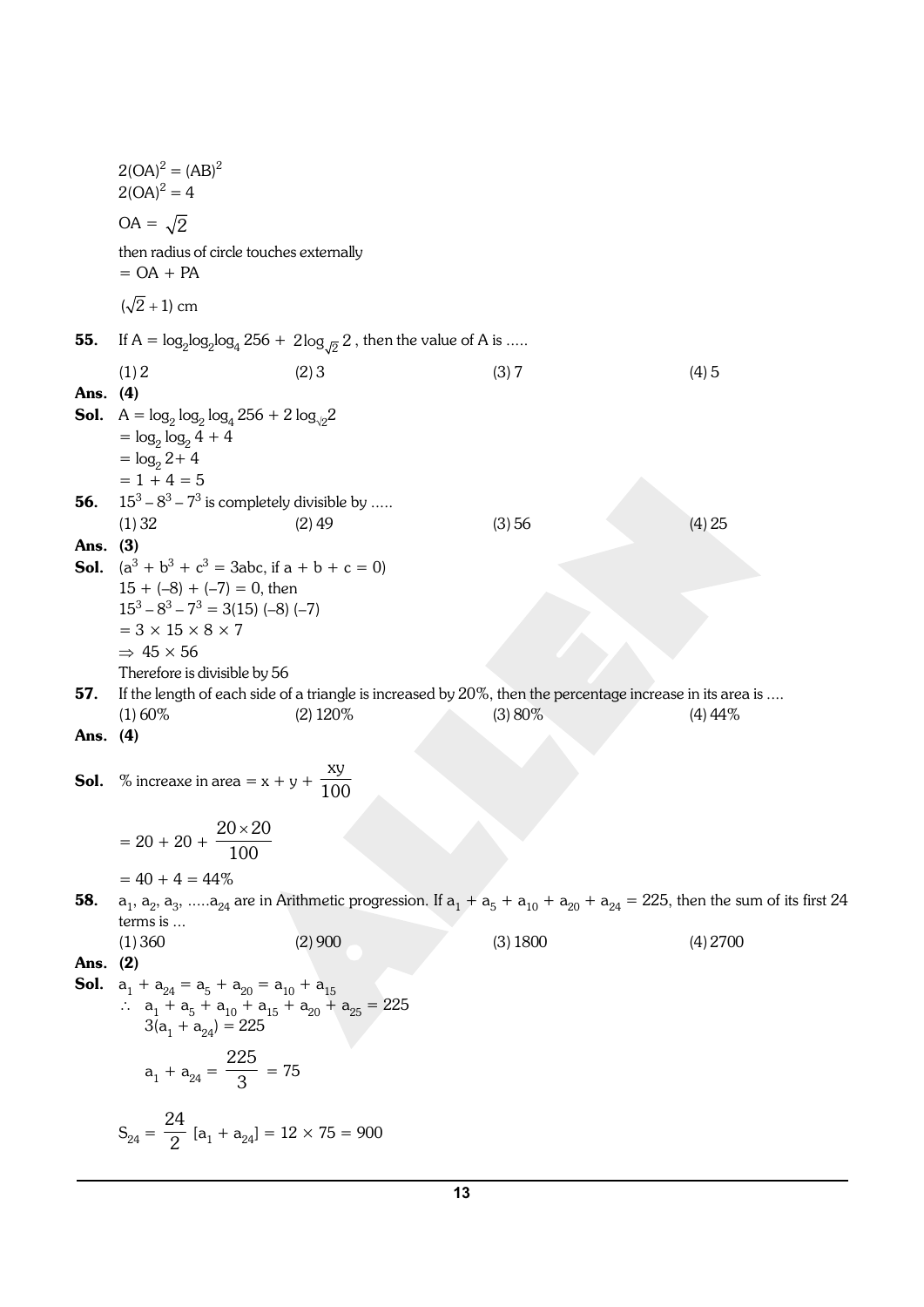| 59.      | In $\triangle$ ABC, medians BE and CF measure 9 cm and 12 cm respectively. If BE $\perp$ CF, then area of triangle ABC is |                                                                                                          |                          |                                                                                                                     |
|----------|---------------------------------------------------------------------------------------------------------------------------|----------------------------------------------------------------------------------------------------------|--------------------------|---------------------------------------------------------------------------------------------------------------------|
|          | $(1)$ 24 cm <sup>2</sup>                                                                                                  | (2) $54 \text{ cm}^2$                                                                                    | $(3)$ 72 cm <sup>2</sup> | (4) $108 \text{ cm}^2$                                                                                              |
| Ans.     | (3)                                                                                                                       |                                                                                                          |                          |                                                                                                                     |
| Sol.     | $BE = 9$                                                                                                                  |                                                                                                          |                          |                                                                                                                     |
|          | $CF = 12$                                                                                                                 |                                                                                                          |                          |                                                                                                                     |
|          | $CG = 8, GF = 4$                                                                                                          |                                                                                                          |                          |                                                                                                                     |
|          | $BG = 6$ , $GE = 3$                                                                                                       |                                                                                                          |                          |                                                                                                                     |
|          | Where G is centroid                                                                                                       |                                                                                                          |                          |                                                                                                                     |
|          |                                                                                                                           |                                                                                                          |                          |                                                                                                                     |
|          | Ar ( $\triangle BGC$ ) = $\frac{1}{2} \times 8 \times 6 = 24 \text{ cm}^2$                                                |                                                                                                          |                          |                                                                                                                     |
|          | Ar ( $\triangle ABC$ ) = 3Ar ( $\triangle BGC$ ) = 3 $\times$ 24 = 72 cm <sup>2</sup>                                     |                                                                                                          |                          |                                                                                                                     |
| 60.      |                                                                                                                           | If the number $(33333)^2 + 22222$ is expressed as a single decimal number, then the sum of its digits is |                          |                                                                                                                     |
|          | (1) 10                                                                                                                    | (2) 15                                                                                                   | (3) 20                   | (4) 25                                                                                                              |
| Ans. (1) |                                                                                                                           |                                                                                                          |                          |                                                                                                                     |
| Sol.     | $(33333)^{2} + 22222$                                                                                                     |                                                                                                          |                          |                                                                                                                     |
|          | $(3 \times 11111)^2 + 11111 \times 2$                                                                                     |                                                                                                          |                          |                                                                                                                     |
|          | $9 \times (11111)^2 + 11111 \times 2$                                                                                     |                                                                                                          |                          |                                                                                                                     |
|          | $11111 (9 \times 11111 + 2)$                                                                                              |                                                                                                          |                          |                                                                                                                     |
|          | $11111 (99999 + 2)$                                                                                                       |                                                                                                          |                          |                                                                                                                     |
|          | $11111(100000 + 1)$                                                                                                       |                                                                                                          |                          |                                                                                                                     |
|          | $1111100000 + 11111$                                                                                                      |                                                                                                          |                          |                                                                                                                     |
|          | 1111111111                                                                                                                |                                                                                                          |                          |                                                                                                                     |
|          |                                                                                                                           | Sum = $1 + 1 + 1 + 1 + 1 + 1 + 1 + 1 + 1 + 1 = 10$                                                       |                          |                                                                                                                     |
|          |                                                                                                                           |                                                                                                          |                          |                                                                                                                     |
|          |                                                                                                                           | <b>HISTORY</b>                                                                                           |                          |                                                                                                                     |
| 61.      | Find out the wrong statement about Montesquieu.                                                                           |                                                                                                          |                          |                                                                                                                     |
|          | (1) He wrote the book "The spirits of the laws".                                                                          |                                                                                                          |                          |                                                                                                                     |
|          |                                                                                                                           |                                                                                                          |                          | (2) He proposed a division of power within the government between the legislative, the executive and the judiciary. |
|          |                                                                                                                           | (3) He introduced the division of powers type of Government in United States of America                  |                          |                                                                                                                     |
|          |                                                                                                                           |                                                                                                          |                          |                                                                                                                     |
|          | (4) None of the above.                                                                                                    |                                                                                                          |                          |                                                                                                                     |
| Ans.     | (4)                                                                                                                       |                                                                                                          |                          |                                                                                                                     |
| Sol.     |                                                                                                                           | 1, 2 & 3 are representing correct statement about Montesquieu.                                           |                          |                                                                                                                     |
| 62.      | Period of Reign of Terror in France.                                                                                      |                                                                                                          |                          |                                                                                                                     |
|          | (1) 1793 to 1794                                                                                                          | (2) 1789 to 1791                                                                                         | (3) 1799 to 1805         | (4) 1813 to 1817                                                                                                    |
| Ans.     | (1)                                                                                                                       |                                                                                                          |                          |                                                                                                                     |
| Sol.     |                                                                                                                           | Period of Reign of Terror in France is from 1793 to 1794.                                                |                          |                                                                                                                     |
| 63.      |                                                                                                                           |                                                                                                          |                          | The European country which supported the Monroe Doctrine formulated by James Monroe, the President of America.      |
|          | $(1)$ Russia                                                                                                              | (2) Britain                                                                                              | (3) Poland               | (4) Turkey                                                                                                          |
| Ans.     | (2)                                                                                                                       |                                                                                                          |                          |                                                                                                                     |
| Sol.     |                                                                                                                           | Britain supported the Monroe Doctrine formulated by James Monroe, President of America.                  |                          |                                                                                                                     |
| 64.      |                                                                                                                           | Find out the person who is not related to the unification of Italy.                                      |                          |                                                                                                                     |
|          | (1) Victor Emmanuel II                                                                                                    | (2) Giuseppe Garibaldi                                                                                   | (3) Count of Cavour      | (4) Frederick William IV                                                                                            |
| Ans.     | (4)                                                                                                                       |                                                                                                          |                          |                                                                                                                     |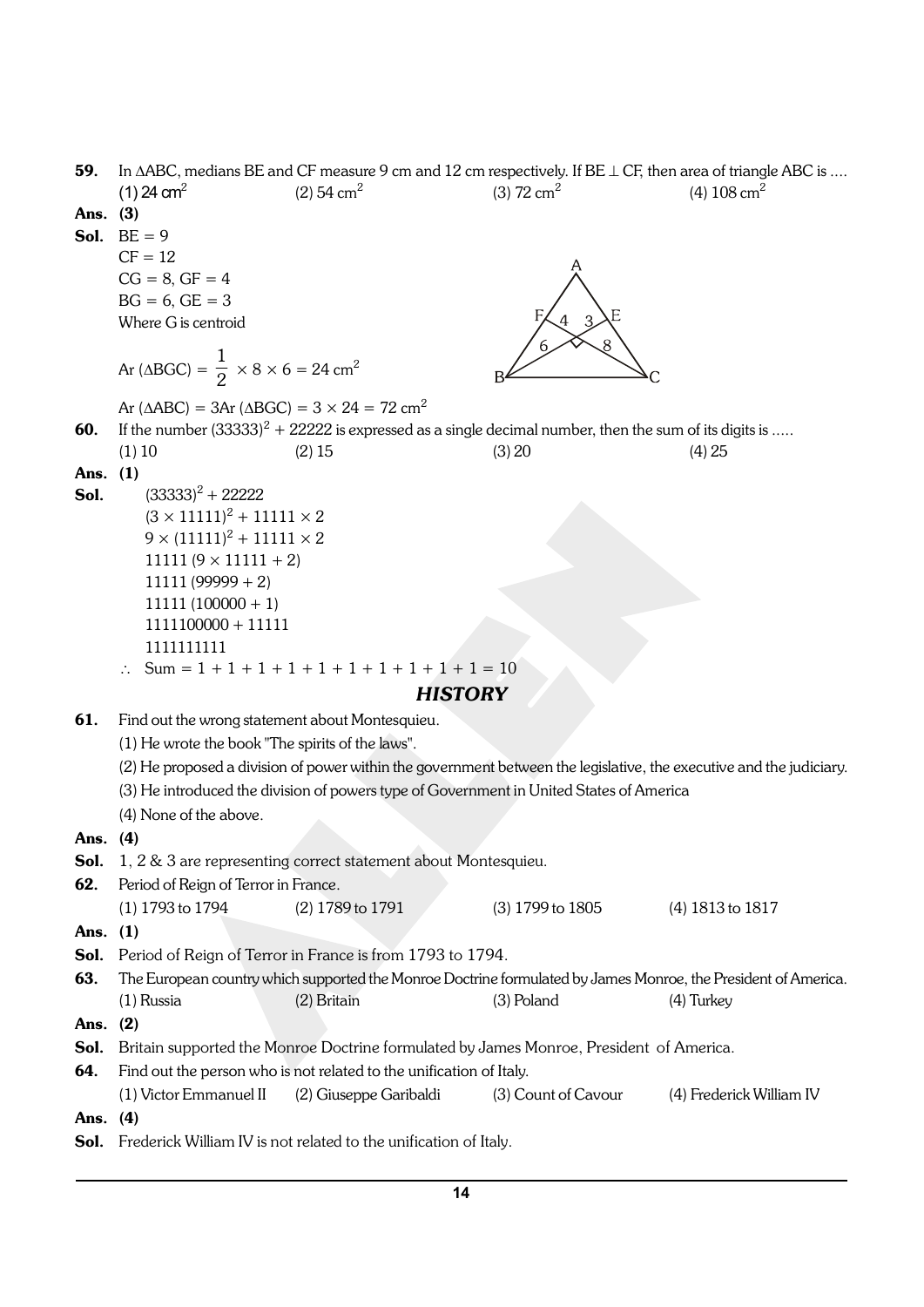| 65.  | Who introduced opium into China in the early sixteenth century? |                                                                               |                                                                                                       |                                                                                                                   |  |
|------|-----------------------------------------------------------------|-------------------------------------------------------------------------------|-------------------------------------------------------------------------------------------------------|-------------------------------------------------------------------------------------------------------------------|--|
|      | $(1)$ French                                                    | (2) Portuguese                                                                | $(3)$ Dutch                                                                                           | (4) Italians                                                                                                      |  |
| Ans. | (2)                                                             |                                                                               |                                                                                                       |                                                                                                                   |  |
| Sol. |                                                                 | Portuguese introduced opium into China in the early 16 <sup>th</sup> Century. |                                                                                                       |                                                                                                                   |  |
| 66.  | Consider the following statements about Cricket.                |                                                                               |                                                                                                       |                                                                                                                   |  |
|      |                                                                 | (a) The first written "laws of Cricket" were drawn up in 1744.                |                                                                                                       |                                                                                                                   |  |
|      |                                                                 | (b) The world's first Cricket Club was formed in Manchester in 1760's.        |                                                                                                       |                                                                                                                   |  |
|      |                                                                 |                                                                               | (c) The parsis founded the first Indian Cricket Club and The Oriental Cricket Club in Bombay in 1848. |                                                                                                                   |  |
|      |                                                                 | (d) India entered the world of Test Cricket in 1932.                          |                                                                                                       |                                                                                                                   |  |
|      |                                                                 | Which of the following statements given above is/are correct?                 |                                                                                                       |                                                                                                                   |  |
|      | $(1)$ a only                                                    | $(2)$ a and d                                                                 | $(3)$ a, c, d                                                                                         | $(4)$ a, b, c, d                                                                                                  |  |
| Ans. | (3)                                                             |                                                                               |                                                                                                       |                                                                                                                   |  |
| Sol. |                                                                 | The world's first cricket club was formed in Hambledon in the 1760s.          |                                                                                                       |                                                                                                                   |  |
| 67.  |                                                                 | Who was the viceroy of India during Civil Disobedience movement?              |                                                                                                       |                                                                                                                   |  |
|      | (1) Lord Irwin                                                  | (2) Lord Chelmsford                                                           | (3) Lord Reading                                                                                      | (4) Lord Curzoni                                                                                                  |  |
| Ans. | (1)                                                             |                                                                               |                                                                                                       |                                                                                                                   |  |
| Sol. |                                                                 | Lord Irwin was the Viceroy of India during Civil Disobedience Movement.       |                                                                                                       |                                                                                                                   |  |
| 68.  |                                                                 |                                                                               |                                                                                                       | Who wrote several volumes on the London labour and compiled long lists of those who made a living from crime in   |  |
|      | the mid-nineteenth century?                                     |                                                                               |                                                                                                       |                                                                                                                   |  |
|      | (1) Andrew Mearns                                               | (2) Charles Dickens                                                           | (3) C.G. Agarkar                                                                                      | (4) Henry Mayhew                                                                                                  |  |
| Ans. | (4)                                                             |                                                                               |                                                                                                       |                                                                                                                   |  |
| Sol. |                                                                 |                                                                               |                                                                                                       | In the mid-nineteenth century, Henry Mayhew wrote several volumes on the London labour, and compiled long         |  |
|      | lists of those who made a living from crime.                    |                                                                               |                                                                                                       |                                                                                                                   |  |
| 69.  |                                                                 |                                                                               | The protestant reformer who said "Printing is the ultimate gift of God and greatest one" is -         |                                                                                                                   |  |
|      | (1) John Calvin                                                 | (2) William Farel                                                             | $(3)$ Zwingli                                                                                         | (4) Martin Luther                                                                                                 |  |
| Ans. | (4)                                                             |                                                                               |                                                                                                       |                                                                                                                   |  |
| Sol. |                                                                 | Luther said, 'Printing is the ultimate gift of God and the greatest one.'     |                                                                                                       |                                                                                                                   |  |
| 70.  | Find out the wrongly matched.                                   |                                                                               |                                                                                                       |                                                                                                                   |  |
|      | (1) Gulamgiri - Jyotiba Phule.                                  |                                                                               | (2) Aamar Jiban - Rassundari Devi.                                                                    |                                                                                                                   |  |
|      | (3) Chote aur Bade ka sawal - Kashi Baba                        |                                                                               | (4) None of the above.                                                                                |                                                                                                                   |  |
| Ans. | (4)                                                             |                                                                               |                                                                                                       |                                                                                                                   |  |
| Sol. | 1, 2 & 3 are representing correct matches of books & authors.   |                                                                               |                                                                                                       |                                                                                                                   |  |
| 71.  |                                                                 | Find out the wrong statement about religious reformation movement.            |                                                                                                       |                                                                                                                   |  |
|      |                                                                 | (1) A German monk callled Martin Luther started the movement                  |                                                                                                       |                                                                                                                   |  |
|      |                                                                 | (2) This movement is also called as Protestant Reformation movement.          |                                                                                                       |                                                                                                                   |  |
|      |                                                                 |                                                                               |                                                                                                       | (3) The Protestant Reformer has greater popular appeal in rural areas, while in towns the Catholic Church managed |  |
|      | to retain its influence.                                        |                                                                               |                                                                                                       |                                                                                                                   |  |
|      | (4) None of the above                                           |                                                                               |                                                                                                       |                                                                                                                   |  |
| Ans. | (3)                                                             |                                                                               |                                                                                                       |                                                                                                                   |  |
| Sol. |                                                                 | Protestant Reformers were very popular in towns.                              |                                                                                                       |                                                                                                                   |  |
| 72.  |                                                                 | Which of the following is a part of "April Theses", declared by Lenin?        |                                                                                                       |                                                                                                                   |  |
|      | (1) Banks be nationalised.                                      |                                                                               |                                                                                                       |                                                                                                                   |  |
|      | (2) Land be transferred to the peasants.                        |                                                                               |                                                                                                       |                                                                                                                   |  |
|      | (3) The war to be brought to a close,                           |                                                                               |                                                                                                       |                                                                                                                   |  |
|      | (4) All the above.                                              |                                                                               |                                                                                                       |                                                                                                                   |  |
| Ans. | (4)                                                             |                                                                               |                                                                                                       |                                                                                                                   |  |
| Sol. |                                                                 | 1, 2 & 3 are parts of April Thesis declared by Lenin.                         |                                                                                                       |                                                                                                                   |  |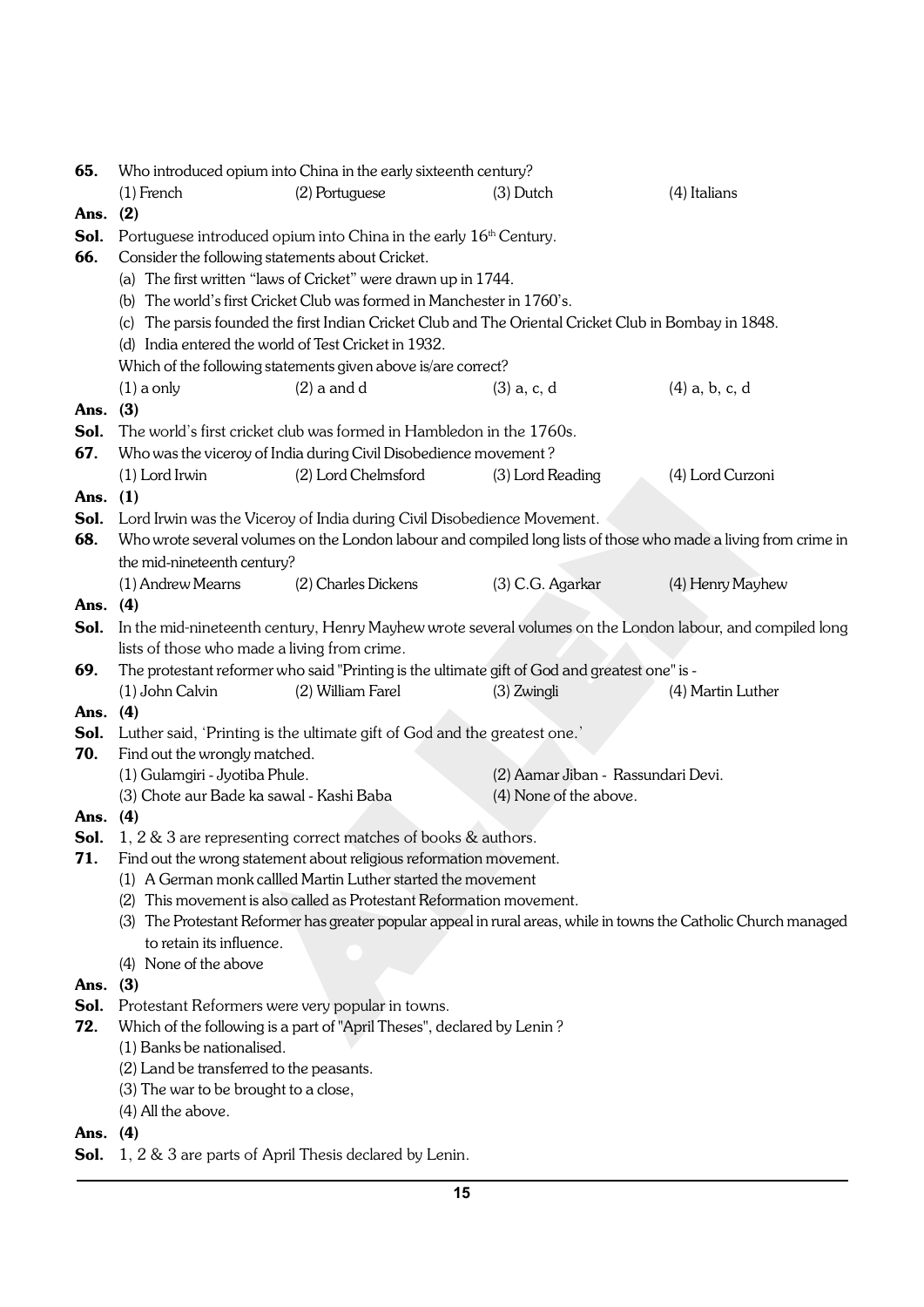- **73.** "Tebhaga movement" 'took place in this state.
	- (1) Bengal (2) Punjab (3) Maharashtra (4) Kerala

- Ans. (1)
- **Sol.** Tebhaga Movement took place in Bengal.
- 74. Which among the following is not a demand of the Indian Navy Mutiny that took place in 1946 ?
	- (1) Equal pay for white and Indian soldiers.
	- (2) Withdrawal of Indian troops from Indonesia.
	- (3) Separate nation for muslims.
	- (4) None of the above.
- Ans. (3)
- Sol. Separate nation for Muslims is not the demand of Indian Navy Mutiny that took place in 1946.
- 75. Find out the wrongly matched about the formation of parties India.
	- (1) Indian National Congress 1885
	- (2) Muslim League 1906
	- (3) Hindu Maha Sabha 1910
	- (4) Communist Party of India 1925
- Ans. (3)
- Sol. Hindu Mahasabha was not formed in 1910.

## *GEOGRAPHY*

- **76.** Find out the wrong statement about western cyclonic disturbances.
	- (1) These originate from the Mediterranean sea.
	- (2) They usually influence the weather of the North and North western regions of India.
	- (3) The rainfall received from these disturbances is called as Mahawat. It is a boon for the Kabi crop.
	- (4) None of the above.

### Ans. (4)

- Sol. 1, 2 & 3 are representing correct statement about Western Cyclonic Disturbances.
- 77. Match the following.
	-
	- (a) Tropical Deciduous forests (i) Grows in Delta region
	-
	-
	-

| Ans. | (4)        |             |       |      |       |
|------|------------|-------------|-------|------|-------|
|      |            | $(4)$ (iii) | (ii)  | (i)  | (iv)  |
|      |            | $(3)$ (iv)  | (iii) | (i)  | (ii)  |
|      |            | $(2)$ (iii) | (i)   | (ii) | (iv)  |
|      | $(1)$ (ii) |             | (i)   | (iv) | (iii) |
|      |            | (a)         | (b)   | (c)  | (d)   |
|      |            |             |       |      |       |

Sol. 4 represents correct matches.

- $(A)$  (B)
	-
- (b) Tropical Evergreen forests (ii) Grows upto a height of 60 mts.
- (c) Mangrove forests (iii) These are the most widespread forests of India
- (d) Thorn forests (iv) These are found in North-western part of India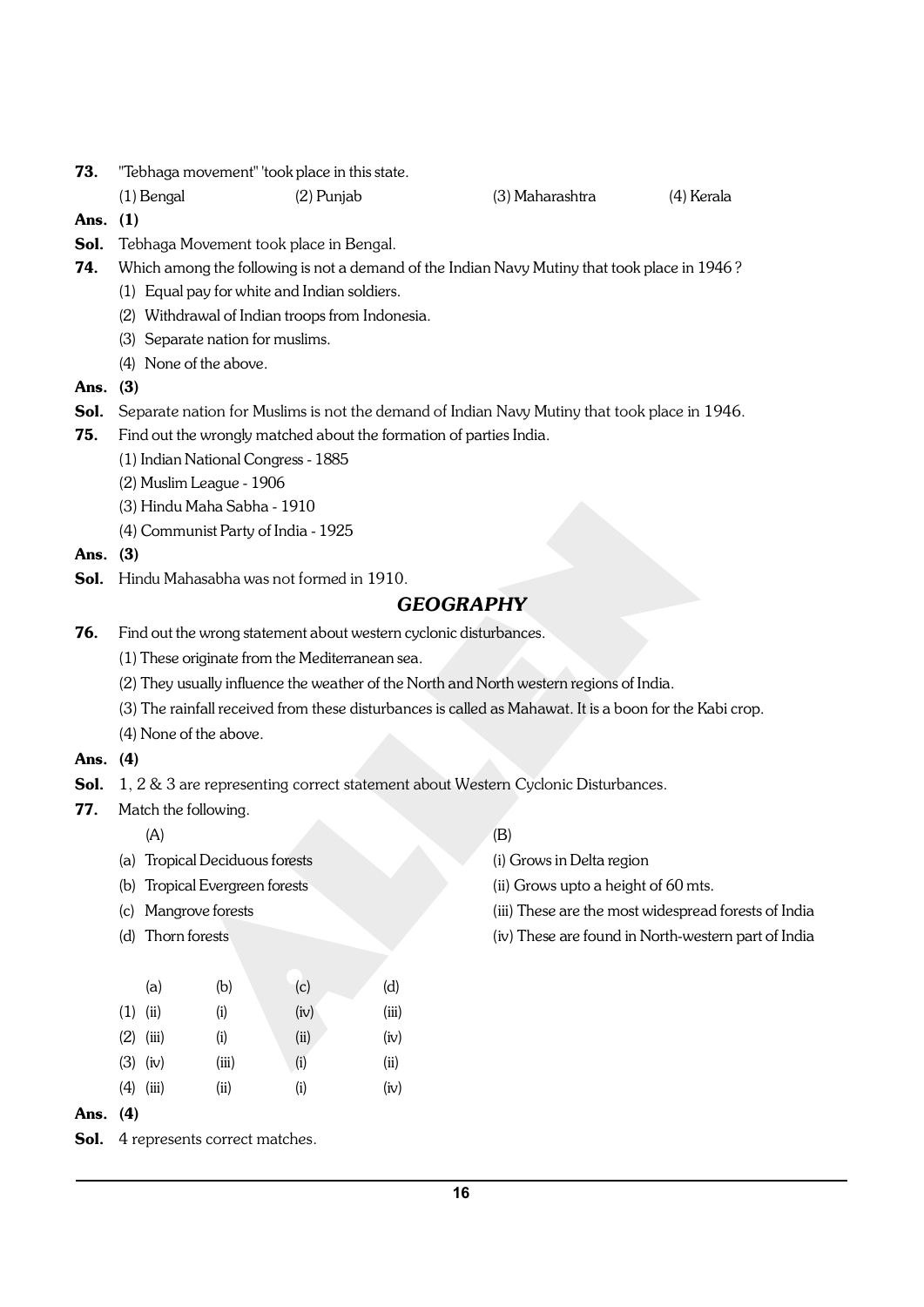| 78.        | Find out the highest and least Sex Ratio recorded decades.                                                         |                                                                                                                                                     |                                                                                                       |                                                                                                             |  |  |
|------------|--------------------------------------------------------------------------------------------------------------------|-----------------------------------------------------------------------------------------------------------------------------------------------------|-------------------------------------------------------------------------------------------------------|-------------------------------------------------------------------------------------------------------------|--|--|
|            | $(1)$ 1901, 1991                                                                                                   | $(2)$ 1901, 2001                                                                                                                                    | $(3)$ 1921, 1981                                                                                      | $(4)$ 1911, 2011                                                                                            |  |  |
| Ans.       | (2)                                                                                                                |                                                                                                                                                     |                                                                                                       |                                                                                                             |  |  |
| Sol.       |                                                                                                                    |                                                                                                                                                     | The highest decadal sex ratio was recorded in 1901 & lowest was recorded in 1991.                     |                                                                                                             |  |  |
| 79.        |                                                                                                                    | Which of the following lake is the result of Tectonic activity?                                                                                     |                                                                                                       |                                                                                                             |  |  |
|            | (1) Chilka lake                                                                                                    | (2) Sambhar lake                                                                                                                                    | (3) Pulicat lake                                                                                      | (4) Wular lake                                                                                              |  |  |
| Ans.       | (4)                                                                                                                |                                                                                                                                                     |                                                                                                       |                                                                                                             |  |  |
| Sol.       |                                                                                                                    | Wular Lake is lake formed by tectonic activity.                                                                                                     |                                                                                                       |                                                                                                             |  |  |
| 80.        | Which one of the following drainage patterns develop when streams flow in different directions from a central peak |                                                                                                                                                     |                                                                                                       |                                                                                                             |  |  |
|            | or dome like structure?                                                                                            |                                                                                                                                                     |                                                                                                       |                                                                                                             |  |  |
|            | (1) Dendritic                                                                                                      | $(2)$ Trellis                                                                                                                                       | (3) Radial                                                                                            | (4) Pinnate                                                                                                 |  |  |
| Ans.       | (3)                                                                                                                |                                                                                                                                                     |                                                                                                       |                                                                                                             |  |  |
| Sol.       | structure.                                                                                                         |                                                                                                                                                     |                                                                                                       | Radial drainage pattern develops when streams flow indifferent direction from a central peak or dome like   |  |  |
| 81.        |                                                                                                                    | Find out the highest peak among the following.                                                                                                      |                                                                                                       |                                                                                                             |  |  |
|            | (1) Makalu                                                                                                         | $(2)$ Kamet                                                                                                                                         | (3) Kanchenjunga                                                                                      | (4) NandaDevi                                                                                               |  |  |
| Ans.       | (3)                                                                                                                |                                                                                                                                                     |                                                                                                       |                                                                                                             |  |  |
| Sol.       |                                                                                                                    | Among the given Answers Kanchenjunga is a highest peak in India.                                                                                    |                                                                                                       |                                                                                                             |  |  |
| 82.        |                                                                                                                    |                                                                                                                                                     |                                                                                                       | Which among the following reports introduced the concept of "Sustainable Development" and advocated it as a |  |  |
|            | means for resource conservation?                                                                                   |                                                                                                                                                     |                                                                                                       |                                                                                                             |  |  |
|            | (1) Leopold report, 1969.                                                                                          |                                                                                                                                                     |                                                                                                       | (2) Brundtland report, 1987.                                                                                |  |  |
|            | (3) Sunita Narayan report, 2012.                                                                                   |                                                                                                                                                     | (4) Rome report, 1968.                                                                                |                                                                                                             |  |  |
| Ans.       | (2)                                                                                                                |                                                                                                                                                     |                                                                                                       |                                                                                                             |  |  |
| Sol.       |                                                                                                                    |                                                                                                                                                     | Brundtland Commission Report 1987 talks about sustainable development.                                |                                                                                                             |  |  |
| 83.        |                                                                                                                    | Consider the following statements about soils.                                                                                                      |                                                                                                       |                                                                                                             |  |  |
|            |                                                                                                                    |                                                                                                                                                     | (a) Red laterite soils in Tamilnadu, Andhra Pradesh and Kerala are more suitable for cashew nut crop. |                                                                                                             |  |  |
|            |                                                                                                                    | (b) Arid soils are generally sandy in texture and saline in nature.<br>(c) Red soil develops on crystalline igneous rocks in areas of low rainfall. |                                                                                                       |                                                                                                             |  |  |
|            |                                                                                                                    | (d) Alluvial soils are found in interior part of Deccan plateau.                                                                                    |                                                                                                       |                                                                                                             |  |  |
|            |                                                                                                                    | Which of the statement/s given above is / are correct?                                                                                              |                                                                                                       |                                                                                                             |  |  |
|            | $(1)$ a only.                                                                                                      | $(2)$ a and b.                                                                                                                                      | $(3)$ a,b,c.                                                                                          | $(4)$ a,b,c,d.                                                                                              |  |  |
| Ans. (3)   |                                                                                                                    |                                                                                                                                                     |                                                                                                       |                                                                                                             |  |  |
| Sol.       | a, b, c are correct                                                                                                |                                                                                                                                                     |                                                                                                       |                                                                                                             |  |  |
| 84.        |                                                                                                                    | What causes rainfall on the Coromandel coast in the beginning of winters?                                                                           |                                                                                                       |                                                                                                             |  |  |
|            | (1) Western cyclonic disturbances.                                                                                 |                                                                                                                                                     | (2) North-west monsoons.                                                                              |                                                                                                             |  |  |
|            | (3) South-west monsoons.                                                                                           |                                                                                                                                                     | (4) North-east monsoons.                                                                              |                                                                                                             |  |  |
| Ans.       | (4)                                                                                                                |                                                                                                                                                     |                                                                                                       |                                                                                                             |  |  |
| Sol.       |                                                                                                                    | North-East monsoon bring rainfall in winters at coromandal coast.                                                                                   |                                                                                                       |                                                                                                             |  |  |
| 85.        | Salal project is built on this river -                                                                             |                                                                                                                                                     |                                                                                                       |                                                                                                             |  |  |
|            | $(1)$ Chenab                                                                                                       | $(2)$ Chambal                                                                                                                                       | (3) Damodar                                                                                           | (4) Periyar                                                                                                 |  |  |
| Ans. $(1)$ |                                                                                                                    |                                                                                                                                                     |                                                                                                       |                                                                                                             |  |  |
| Sol.       | Salal Project is build on Chenab River                                                                             |                                                                                                                                                     |                                                                                                       |                                                                                                             |  |  |
|            |                                                                                                                    |                                                                                                                                                     |                                                                                                       |                                                                                                             |  |  |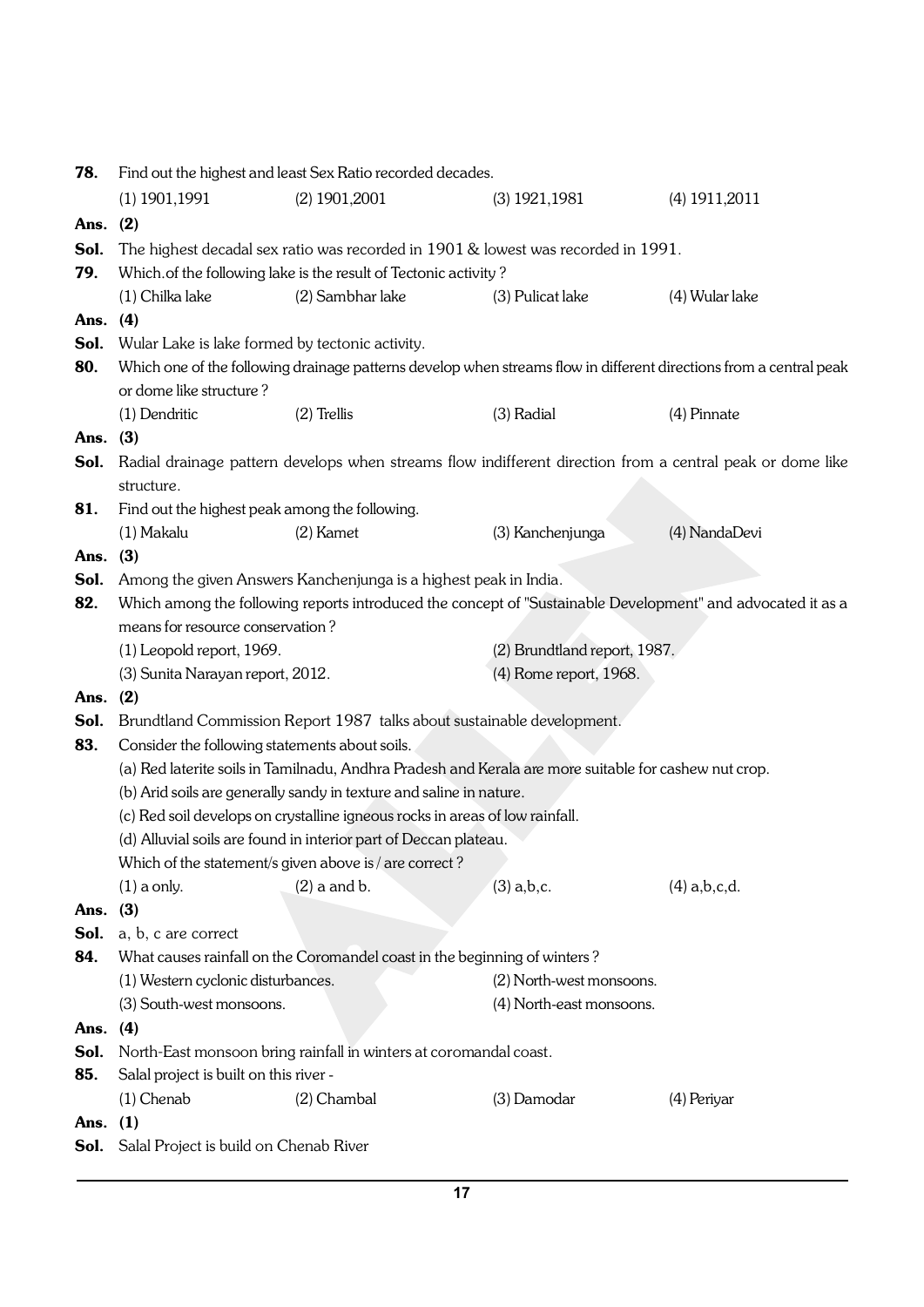| 86.        | The Balaghat mines in Madhya Pradesh are famous for -      |                                                                                        |                                                                                                        |                                                     |  |  |
|------------|------------------------------------------------------------|----------------------------------------------------------------------------------------|--------------------------------------------------------------------------------------------------------|-----------------------------------------------------|--|--|
|            | (1) Bauxite                                                | $(2)$ Copper                                                                           | (3) Manganese                                                                                          | $(4)$ Gold                                          |  |  |
| Ans.       | (2)                                                        |                                                                                        |                                                                                                        |                                                     |  |  |
| Sol.       | The Balaghat mines in MP are famous for Copper Production. |                                                                                        |                                                                                                        |                                                     |  |  |
| 87.        | National waterway No-2 joins these two cities.             |                                                                                        |                                                                                                        |                                                     |  |  |
|            | (1) Allahabad and Haldia.                                  |                                                                                        | (2) Kolkata and Cuttack.                                                                               |                                                     |  |  |
|            | (3) Sadiya and Dhubri.                                     |                                                                                        | (4) Kocchi and Kollam.                                                                                 |                                                     |  |  |
| Ans. (3)   |                                                            |                                                                                        |                                                                                                        |                                                     |  |  |
| Sol.       | Sadiya and Dubri are joned by National Waterway 2.         |                                                                                        |                                                                                                        |                                                     |  |  |
| 88.        |                                                            | India's highest population growth rate is recorded during this decade                  |                                                                                                        |                                                     |  |  |
|            | $(1)$ 1951-1961                                            | $(2)$ 1961-1971                                                                        | $(3)$ 1971-1981                                                                                        | $(4)$ 1981-1991                                     |  |  |
| Ans.       | (3)                                                        |                                                                                        |                                                                                                        |                                                     |  |  |
| Sol.       |                                                            | The highest growth rate is recorded between 1971-1981                                  |                                                                                                        |                                                     |  |  |
| 89.        |                                                            | Thal ghat and Bhor ghat passes are in these mountains                                  |                                                                                                        |                                                     |  |  |
|            | (1) Eastern ghats                                          | (2) Aravail mountains                                                                  | (3) Satpura mountains                                                                                  | (4) Western ghats                                   |  |  |
| Ans. $(4)$ |                                                            |                                                                                        |                                                                                                        |                                                     |  |  |
| Sol.       |                                                            | Thal and Bhor Ghat passes are in Western Ghats.                                        |                                                                                                        |                                                     |  |  |
| 90.        |                                                            |                                                                                        | Which one of the following is the most wide spread and most productive category of soil in India?      |                                                     |  |  |
|            | (1) Forest soil                                            | (2) Laterite soil                                                                      | (3) Alluvial soil                                                                                      | (4) Arid soil                                       |  |  |
| Ans.       | (3)                                                        |                                                                                        |                                                                                                        |                                                     |  |  |
| Sol.       |                                                            | The most widely spread soil in India is Alluvial Soil.                                 |                                                                                                        |                                                     |  |  |
| 91.        |                                                            | Which fo the following does nto influence the making of Indian Constitution?           |                                                                                                        |                                                     |  |  |
|            | (1) Ideals of French revolution.                           |                                                                                        |                                                                                                        | (2) Practice of Parliamentary democracy in Britain. |  |  |
|            | (3) Bill of Rights in U.S.                                 |                                                                                        | (4) Armed struggle in China                                                                            |                                                     |  |  |
| Ans. $(4)$ |                                                            |                                                                                        |                                                                                                        |                                                     |  |  |
| Sol.       |                                                            | Armed struggle in China has no role in making of the Indian Constitution.              |                                                                                                        |                                                     |  |  |
| 92.        |                                                            |                                                                                        | Every person who wishes to contest in election has to make a legal declaration, giving full details of |                                                     |  |  |
|            | (1) Eductional qualifications of the candidate             |                                                                                        |                                                                                                        |                                                     |  |  |
|            |                                                            | (2) Details of the assets and liabilities of the candidate and his or her family.      |                                                                                                        |                                                     |  |  |
|            |                                                            | (3) Serious criminal cases pending against the candidate.                              |                                                                                                        |                                                     |  |  |
|            | (4) All the above.                                         |                                                                                        |                                                                                                        |                                                     |  |  |
| Ans.       | (4)                                                        |                                                                                        |                                                                                                        |                                                     |  |  |
| Sol.       | All the given Answers are correct                          |                                                                                        |                                                                                                        |                                                     |  |  |
| 93.        |                                                            | Which of the following statements about the judiciary is false?                        |                                                                                                        |                                                     |  |  |
|            |                                                            | (1) Every law passed by the Parliament needs approval of the Supreme court.            |                                                                                                        |                                                     |  |  |
|            | (2) Judiciary is independent of the executive.             |                                                                                        |                                                                                                        |                                                     |  |  |
|            |                                                            | (3) Any citizen can approach the court if his/her rights are violated.                 |                                                                                                        |                                                     |  |  |
|            |                                                            | (4) Judiciary can strike down a law if it goes against the spirit of the Constitution. |                                                                                                        |                                                     |  |  |
| Ans.       | (1)                                                        |                                                                                        |                                                                                                        |                                                     |  |  |
| Sol.       |                                                            | Every law passed by the Parliament need approval of the Supreme court.                 |                                                                                                        |                                                     |  |  |